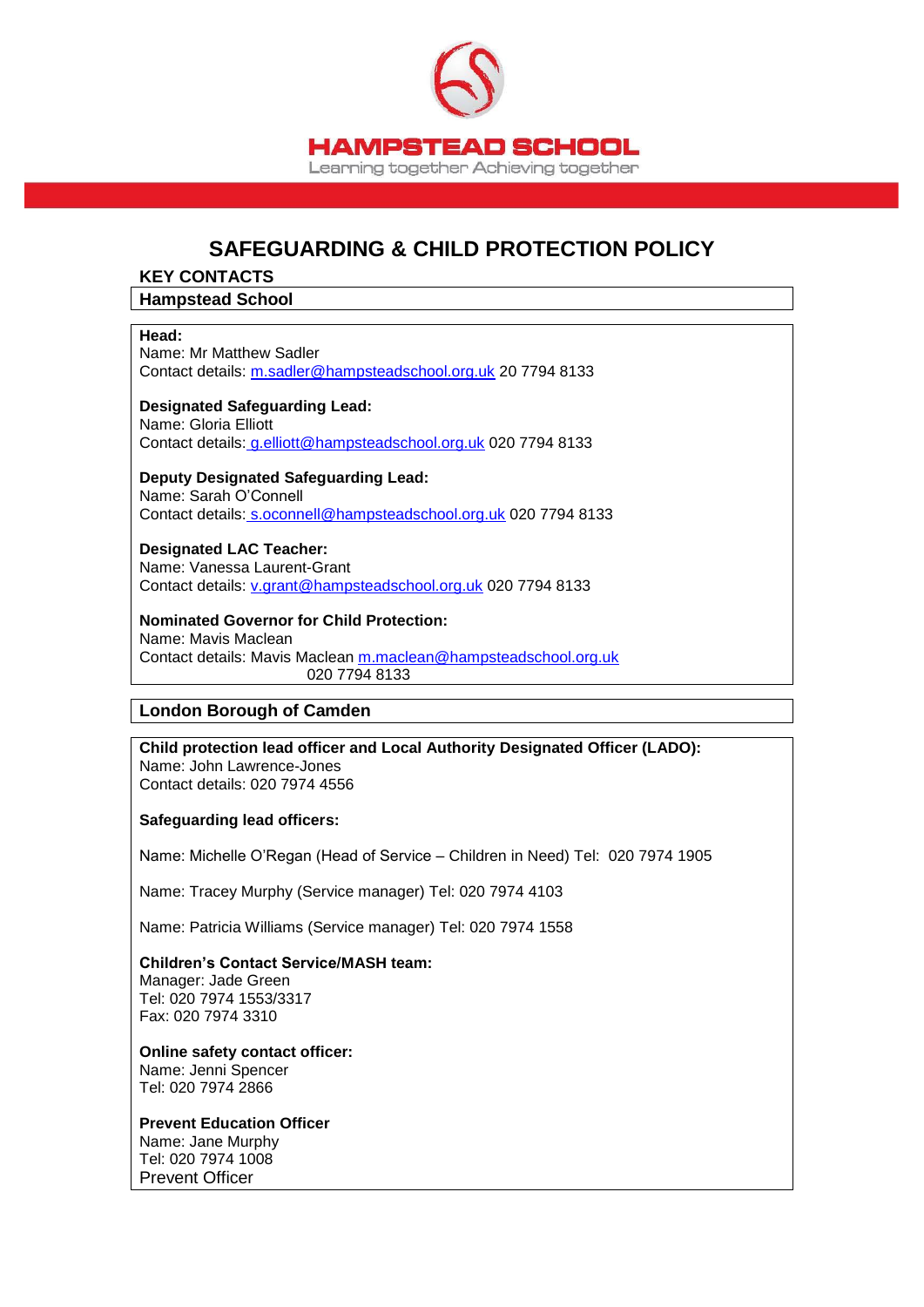## **Part A: Core Operational Policies and Procedures**

#### **1 Purpose of Policy**

We at Hampstead School pride ourselves on our reputation as a respectful, caring and dynamic school that places student welfare and progress at the heart of all we do. We recognize our moral and statutory responsibility to safeguard and promote the welfare of all children. Our aim is to provide a welcoming environment where children feel safe, are respected and feel valued. We are alert to the signs of abuse and neglect and follow our procedures to ensure that children receive effective support, protection and justice.

This policy sets out how we will meet our statutory duty under section 175 of the Education Act 2002 to safeguard and promote the welfare of children and help them to achieve good outcomes. We will achieve this by providing a safe learning environment and ensuring school staff have the skills and knowledge to take action where children need extra support from early help services or require a social work service because they are in need or need to be protected from harm.

We take a holistic approach to safeguarding, and children's safety and welfare is the key focus when developing policies so our school environment and culture is one where:

- pupils know how to raise concerns, feel safe to raise concerns and are confident that their concerns will be taken seriously.
- staff are equipped to deal sensitively and effectively with concerns and disclosures.
- inclusive and anti-discriminatory behaviour is an expectation for staff and pupils.
- all forms of bullying, harassment and discrimination, or inappropriate, sexualised or offensive language and behaviour are not tolerated.
- the wishes and feelings of pupils are taken into account at all times.

## **Equality Statement**

Some children have an increased risk of abuse, and additional barriers can exist for some children with respect to recognizing or disclosing it. We are committed to antidiscriminatory practice and recognize children's diverse circumstances. We ensure that all children have the same protection, regardless of any barriers they may face.

We give special consideration to children who:

- Have special educational needs (SEN) or disabilities or health conditions
- Are young carers
- May experience discrimination due to their race, ethnicity, religion, gender identification or sexuality
- Have English as an additional language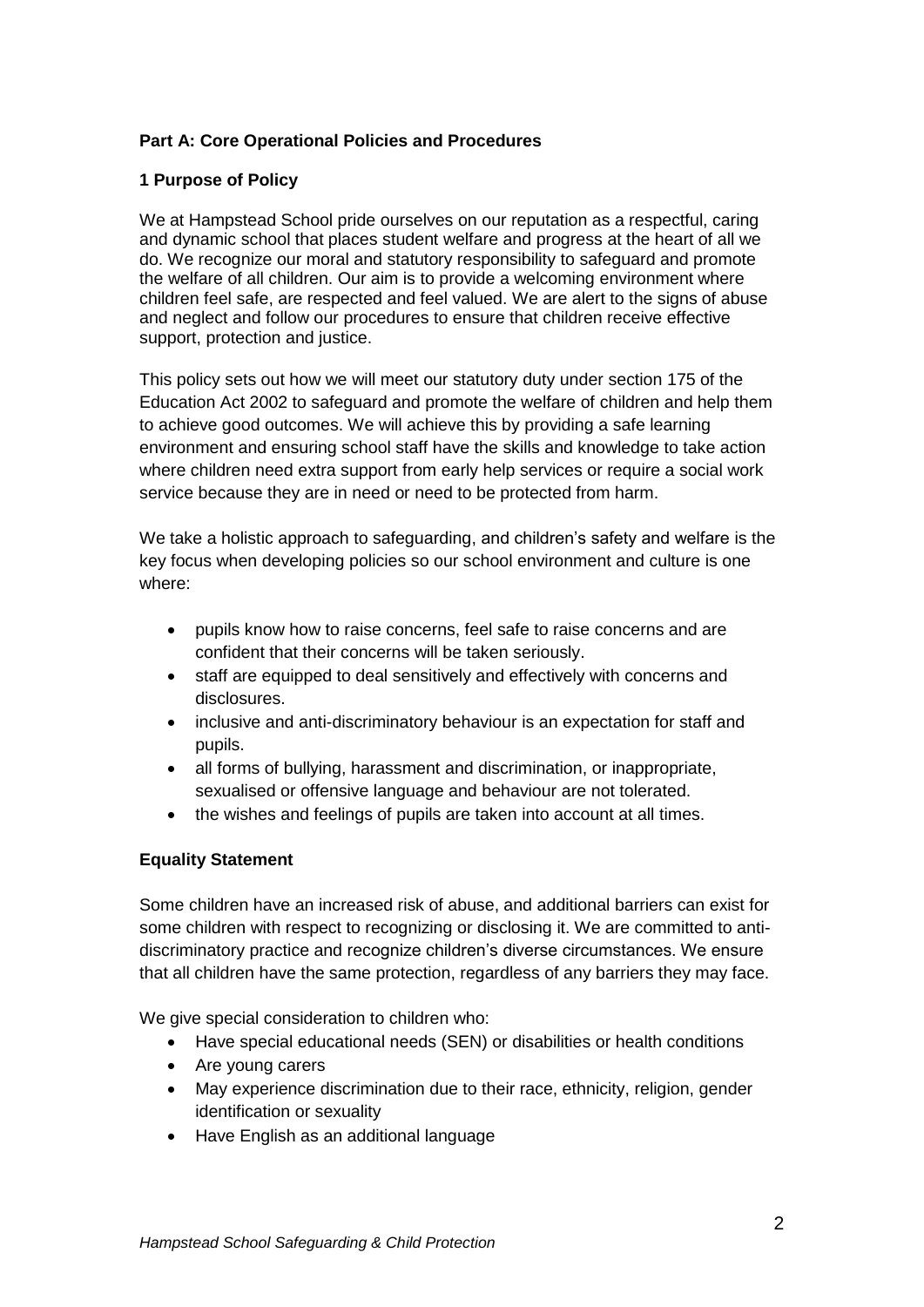- Are known to be living in difficult situations for example, temporary accommodation or where there are issues such as substance abuse or domestic violence
- Are at risk of FGM, sexual exploitation, forced marriage, or radicalization
- Are asylum seekers
- Are at risk due to either their own or a family member's mental health needs
- Are looked after or previously looked after
- Are missing from education
- Whose parent/carer has expressed an intention to remove them from school to be home educated

## **2 Linked Policies**

The following polices make up our safeguarding and child protection responses and contribute to a safe learning environment:

- Safer recruitment and staff conduct policy for schools and colleges
- CSCP guidance on dealing with allegations against staff and volunteers
- Online safety model policy for schools and colleges
- Model social media policy for schools
- Peer on peer abuse protocol
- Harmful sexual behaviour protocol

## **3 Roles and Responsibilities**

Safeguarding and child protection is everyone's responsibility. This policy applies to all staff, volunteers and governors in the school and is consistent with the procedures of the 3 safeguarding partners. Our policy and procedures also apply to extended school and off-site activities.

## **3.1 All Staff**

All Staff are expected to read at least part 1 of Keeping Children Safe in Education (KCSIE). All staff who work directly with children will read and understand part 1 and annex B of the Department for Education's statutory safeguarding guidance, Keeping Children Safe in Education, and review this guidance at least annually.

All staff will electronically sign a declaration at the beginning of each academic year to say that they have reviewed the guidance.

All staff will be aware of:

- The importance of reassuring victims that they are being taken seriously and that they will be supported and kept safe
- the systems which support safeguarding, including this child protection and safeguarding policy, the staff code of conduct, the role and identity of the designated safeguarding lead (DSL) and deputy, the behavior policy, the online safety policy and the safeguarding response to children who go missing from education
- The early help process (sometimes known as the common assessment framework) and their role in it, including identifying emerging problems, liaising with the DSL, and sharing information with other professionals to support early identification and assessment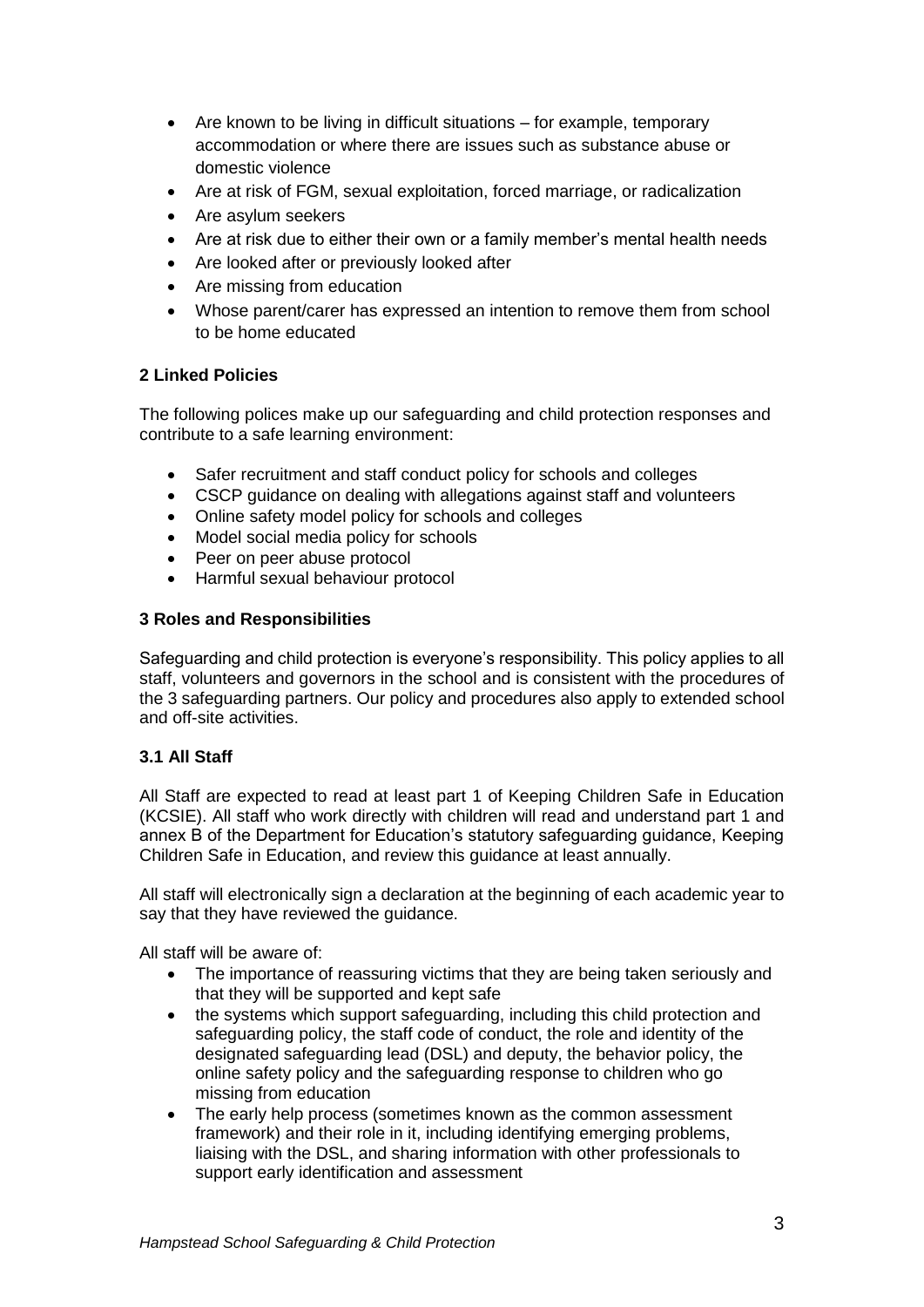- The process for making referrals to local authority children's social care and for statutory assessments that may follow a referral, including the role they might be expected to play
- What to do if they identify a safeguarding issue or a child tells them they are being abused or neglected, including specific issues such as FGM, and how to maintain an appropriate level of confidentiality while liaising with relevant professionals
- The signs of different types of abuse and neglect, as well as specific safeguarding issues, such as peer-on-peer abuse, child sexual exploitation (CSE), child criminal exploitation (CCE), indicators of being at risk from or involved with serious violent crime, FGM and radicalization

## **3.2 Governing Body**

The governing body will support the Head to ensure there is a whole-school approach to safeguarding, ensuring that safeguarding and child protection are at the forefront and underpin all relevant aspects of process and policy development ensure that the school meets its statutory duties with regard to safeguarding and protecting pupils and that processes are in place to enable staff to understand the nature of safeguarding children in education and their role and responsibilities in doing so. In particular, the governing body will ensure the following:

- The school/college has the following policies in place and that these are regularly monitored, reviewed and updated where necessary;
	- o safeguarding and child protection policies and procedures covering early help, online safety, extra-familial harm and peer on peer abuse that are consistent with Camden Safeguarding Children Board procedures and Camden's internal policies
	- o a staff code of conduct policy including policies covering staff/pupil relationships and communications and staff use of social media
	- o a behaviour policy that includes measures for bullying and harassment, including prejudice based and discriminatory bullying
	- $\circ$  a procedure for responding to incidents where children go missing from education, particularly where there are repeated incidents that suggest potential safeguarding risks may be present
- The school is able to work jointly with other agencies in order to ensure pupils can access help and support from early help services and statutory social work services and that children's plans are implemented and monitored.
- There is a nominated governor with responsibility for liaising with Camden on safeguarding and child protection matters and who links with the LADO in the event of an allegation against the Head.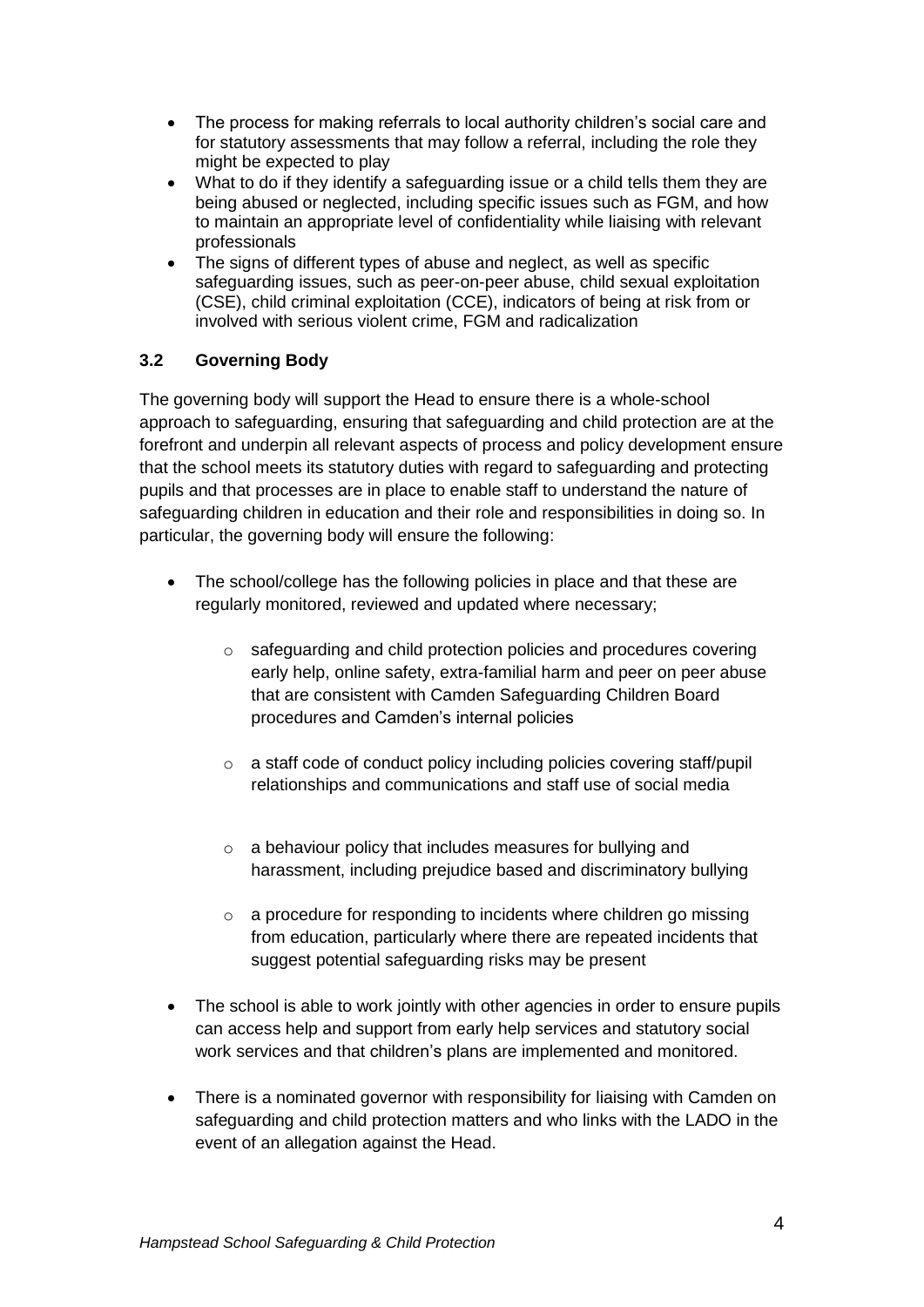- A senior member of staff is appointed as the designated safeguarding lead with responsibility for carrying out the statutory duties as set out in this policy, the individual is given sufficient time and resources to carry out their responsibilities and that another member of staff is appointed to deputise in their absence.
- There is a designated teacher nominated to promote the educational achievement of looked after children and previously looked after children and that this person has received appropriate training for the role.
- Staff receive a thorough induction on joining and are given copies of all relevant safeguarding and child protection polices and the staff code of conduct policy.
- Staff are confident that they can raise issues with leaders where there are concerns about safeguarding practice at the school/college and there are robust whistleblowing procedures in place.
- Steps are taken to ensure parents and students are aware of the school's safeguarding and child protection policies and procedures.
- Governors take steps to ensure children are given opportunities within the curriculum to learn how to keep themselves safe, including on-line.
- The school has appropriate written procedures in place to ensure safer recruitment practices and reasonable checks on visitors to the school, to deal with allegations against staff or volunteers and to report matters to the Disclosure and Barring Service as required, and that these policies are consistent with statutory guidance and reviewed on an annual basis.
- All governors have read Keeping Children Safe in Education in its entirety.
- At least one (1) member of the governing body has undertaken accredited safer recruitment training.
- All staff receive safeguarding and child protection training at least every 2 years and receive regular updates from the designated safeguarding lead to ensure they remain up to date with new legislation.
- The school/college has procedures in place to deal with allegations made against other students.
- Children's wishes and feelings are taken into account when deciding on what action to take or services to provide to protect individual children and there is a robust system in place for gaining feedback from students.

## **3.3** *S***chool and Head/Senior Leadership Team**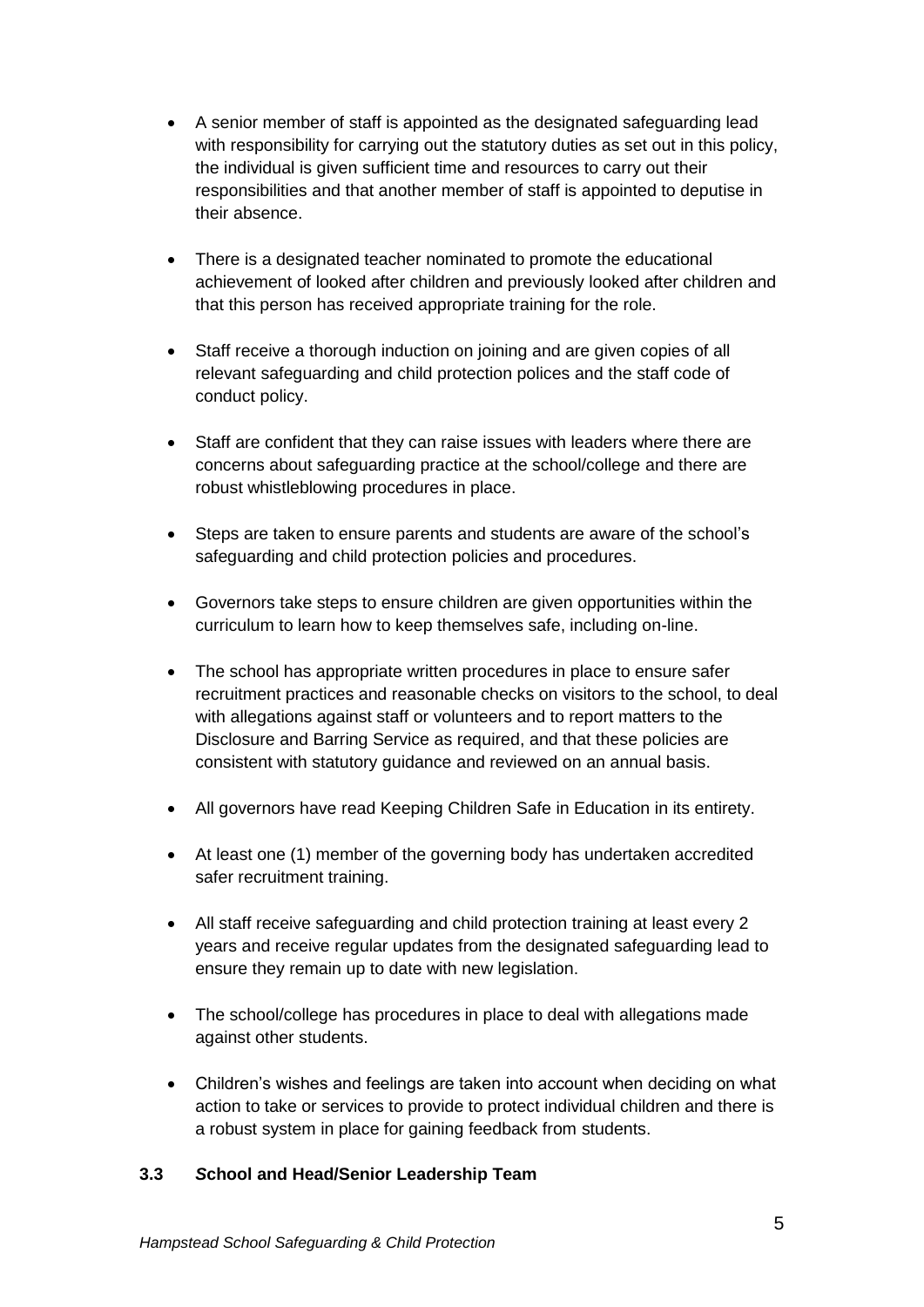The Head and/or senior leadership team will ensure that the school/college meets its statutory safeguarding duty by ensuring the following:

- All staff are aware of their role and responsibilities for safeguarding under Part 1 of the guidance *Keeping children safe in education (2021).*
- Staff are inducted thoroughly in line with section 5.1 of the *Safer recruitment and staff conduct policy for schools and colleges*.
- All staff are able to identify those children who need extra help and can make appropriate referrals to early help services.
- All staff are vigilant to harm and abuse, are able to identify those children for whom there are safeguarding and child protection concerns and can make appropriate referrals to CSSW.
- Staff are able to work in partnership with other agencies to safeguard children, including providing early help support, contributing to assessments and the implementation of the child's plan, attending network meetings and case conferences, monitoring children's progress and liaising with social workers.
- Safer recruitment practice is followed when recruiting to posts and appropriate action is taken whenever an allegation is made against a member of staff in line with the policy *Safer recruitment and staff conduct policy for schools and colleges*.
- The school/college offers a safe environment for staff and students to learn.
- Safeguarding issues are brought to the attention of the governing body.

## **3.4 Role of the Designated safeguarding Lead**

The role of the designated safeguarding lead and their deputy is to take lead responsibility for safeguarding and child protection within the school/college and to be available during school hours for staff to discuss safeguarding concerns.

Our DSL is Gloria Elliott, Deputy Head**.** She takes lead responsibility for child protection and wider safeguarding in the school. During term time, the DSL, will be available during school hours for staff to discuss any safeguarding concerns. She may also be contacted out of school hours on [safe@hampsteadschool.org.uk](mailto:safe@hampsteadschool.org.uk) . When the DSL is absent, the deputy – Sarah O' Connell will act as cover. If the DSL and DDSL are not available, Heads of Year will act as cover.

The designated safeguarding lead (and their deputy) will: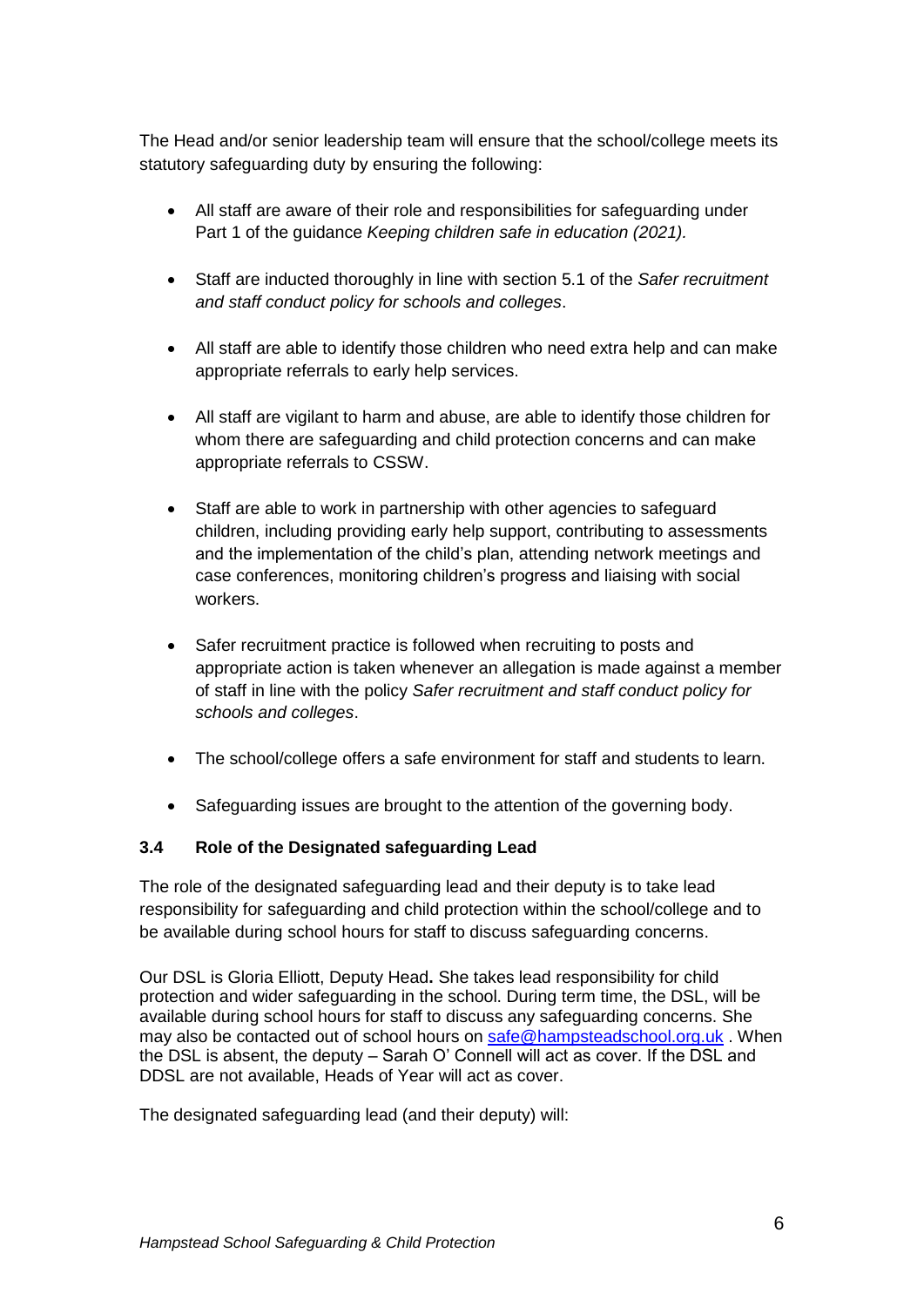- liaise with and manage referrals to relevant agencies such as CSSW, the LADO, the Channel Panel, the Police and the Disclosure and Barring Service (DBS);
- keep the Head, senior leadership team and the governing body informed of on-going safeguarding and child protection issues and enquiries;
- provide advice and guidance for staff on safeguarding and child protection issues and making referrals and support them through the referral process;
- ensure the school's safeguarding and child protection policies are up to date and consistent with Camden's Safeguarding Children Partnership policies and that policies are reviewed annually;
- ensure all staff, including temporary staff, are aware of and understand policies and procedures and are able to implement them through robust induction processes;
- attend regular training, including Prevent awareness training, and the designated teachers meetings hosted by Camden in order to keep up to date with new policy, emerging issues and local early help, safeguarding and child protection procedures and working practices;
- provide regular updates received from Camden to all staff members and governors on any changes in safeguarding or child protection legislation (updated information will be provided by Camden at the designated teachers meeting and safeguarding trainers via 6 weekly bulletins; designated safeguarding leads will be responsible for communicating this information to staff immediately; they may decide to hold workshops or discuss in staff meetings);
- have an awareness of those children who may be more vulnerable to poor educational outcomes due to safeguarding and other issues such as children in need, children with child protection plans, children with mental health issues, young carers and children who have special educational needs.
- liaise with the SENCO when considering any safeguarding action for a child with special needs;
- liaise with the school's mental health lead or CAMHS team as appropriate where there safeguarding concerns are linked to mental health issues;
- raise awareness with staff on how children's vulnerabilities and exposure to safeguarding issues such as neglect, abuse and trauma can negatively influence their educational attainment and behaviour and how staff can work to meet these challenges and improve outcomes;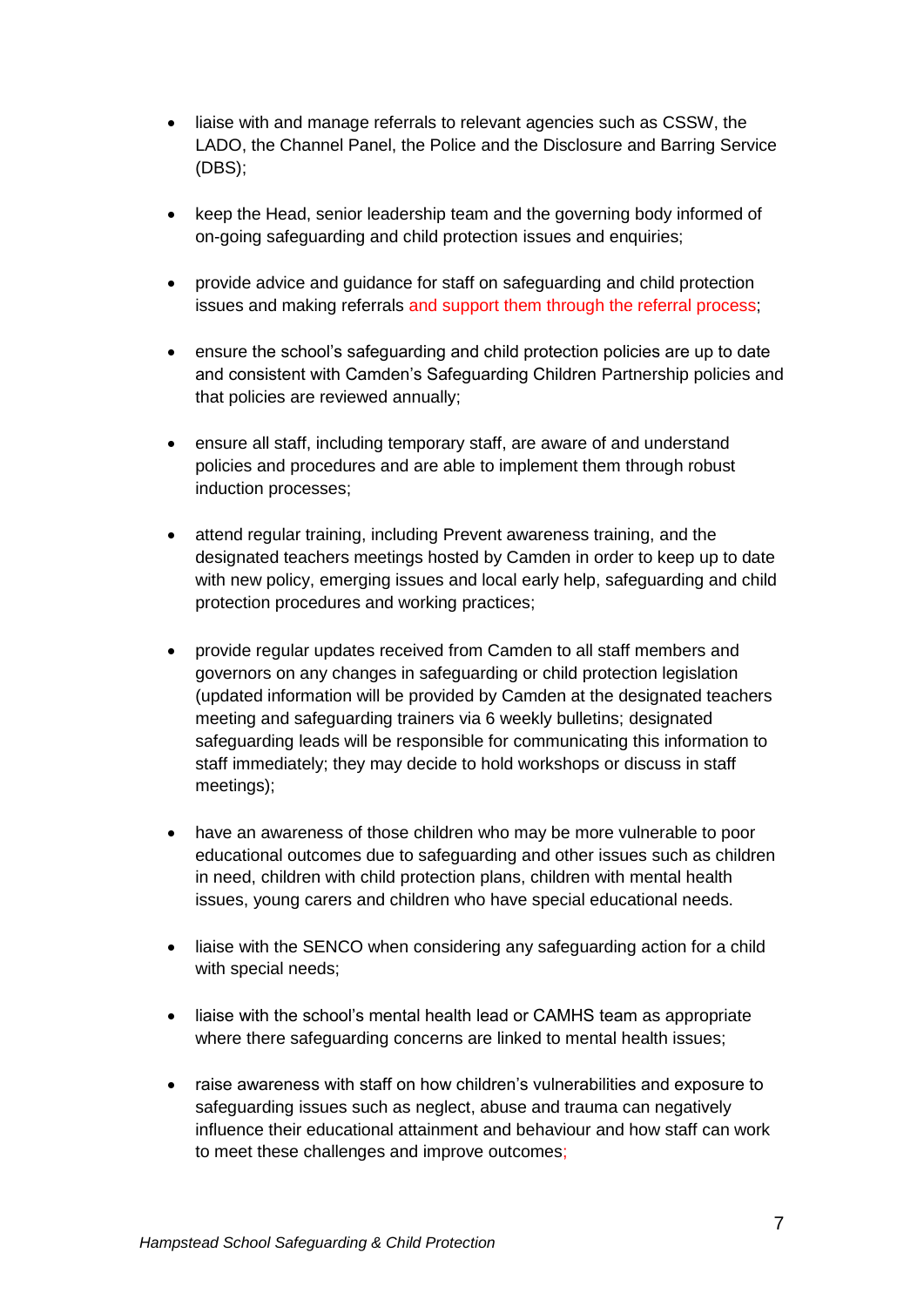- liaise with the designated teacher for LAC whenever there are safeguarding concerns relating to a looked after child or previously looked after child;
- oversee child protection systems within the school, including the management of records, ensuring confidentiality, standards of recording, and referral processes;
- provide a link between the school/college and other agencies, particularly CSSW and the Camden Safeguarding Children Partnership;
- ensure staff, including temporary staff, receive appropriate safeguarding and child protection training every 2 years, including online safety training, to identify the early signs of peer-on-peer abuse including sexual abuse;
- ensure parents are fully aware of the school/college policies and procedures and that they are kept informed and involved.
- encourage a culture where children are listened to, their views taken into account and where they are encouraged to participate in keeping themselves safe;
- ensure relevant records are passed on appropriately when children transfer to other schools and where appropriate, share relevant information with schools or colleges to enable continued support the child on transfer.

## **3.5 Working with Parents and Carers**

We recognise the importance of working in partnership with parents and carers to ensure the welfare and safety of students.

We will:

- make parents aware of the school's statutory role in safeguarding and promoting the welfare of students, including the duty to refer students on where necessary, by making all school/college policies available on the school/college website or on request;
- provide opportunities for parents and carers to discuss any problems with class teachers and other relevant staff;
- consult with and involve parents and carers in the development of school/college policies to ensure their views are taken into account;
- ensure a robust complaints system is in place to deal with issues raised by parents and carers;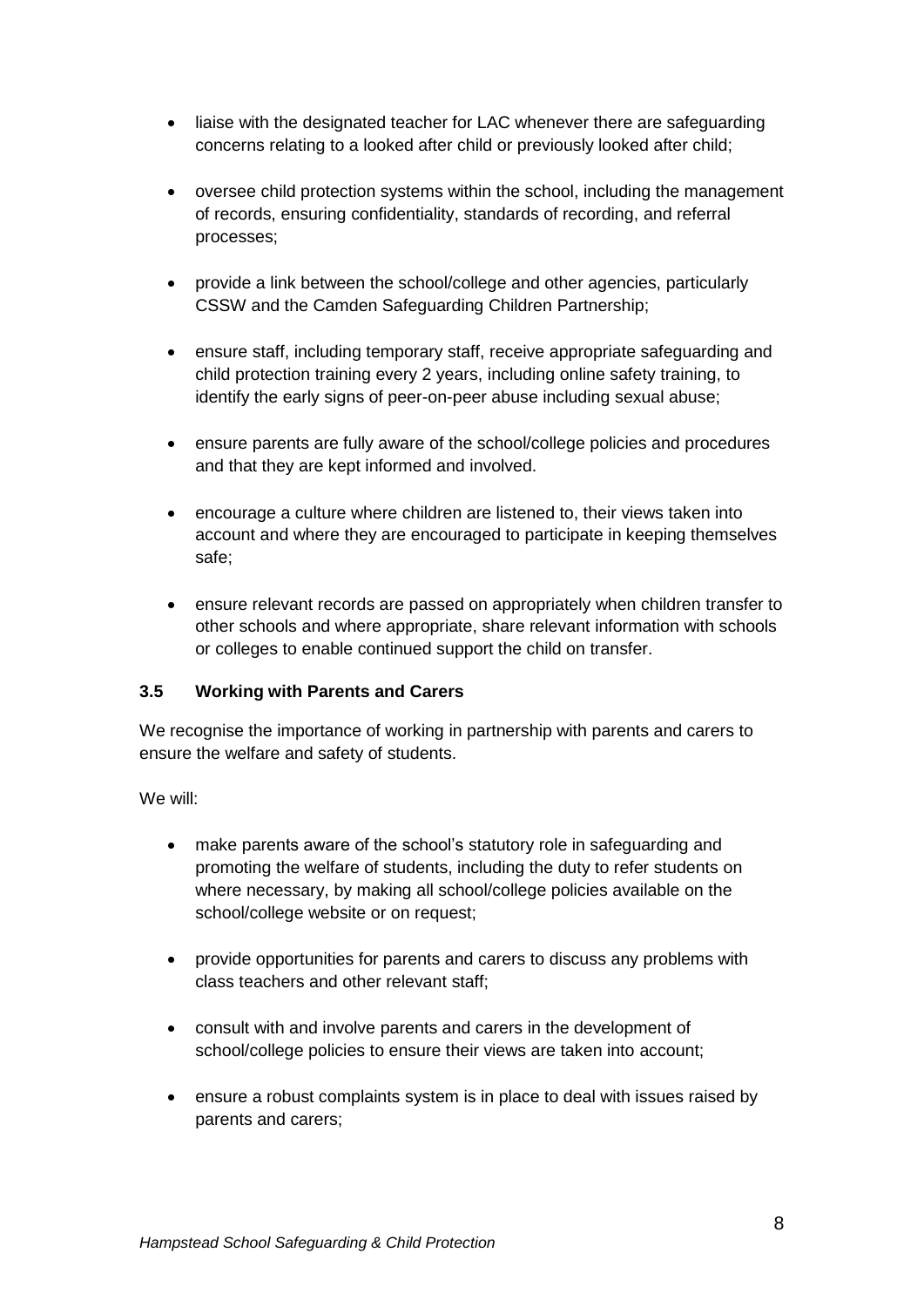provide advice and signpost parents and carers to other services and resources where students need extra support;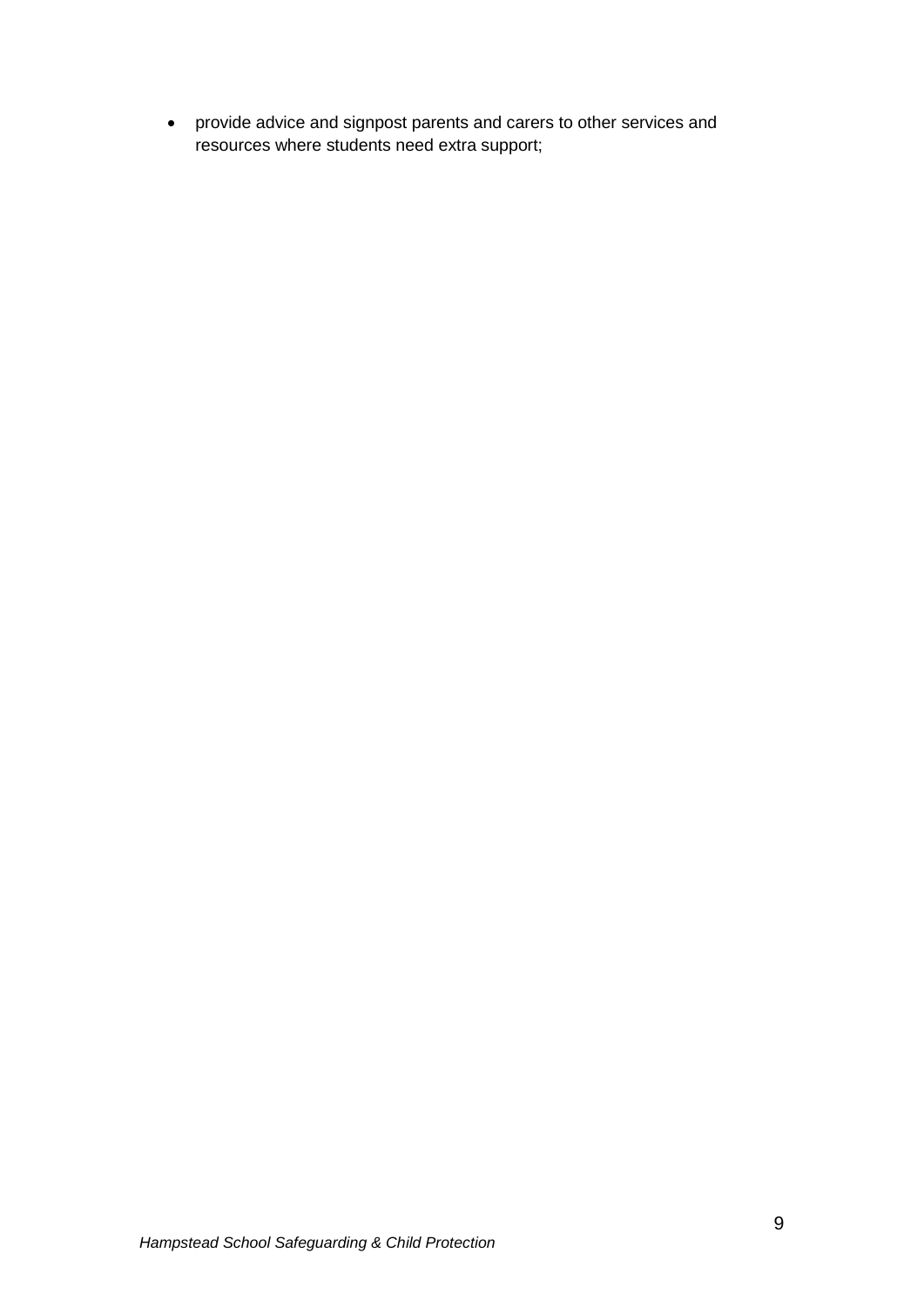## **3.6 Multi-Agency wWorking**

We will work in partnership with relevant agencies in order to meet its obligations under section 11 of the Children Act 2004 and *Working together to safeguard children* 2018.

As a relevant agency under the Camden Safeguarding Children Partnership (CSCP) safeguarding arrangements, we recognise its vital role in safeguarding school-age children and its statutory duty to co-operate with the CSCP to ensure joint working with partner agencies in order to improve outcomes for children in Camden.

Governors, school managers and the senior leadership team will ensure these safeguarding arrangements are followed and that the school is able to raise any safeguarding issues and emerging trends with the CSCP via the CSCP Head teacher members and/or the Camden Learning representative.

## **3.7 Contacting the police**

In the event that a criminal offence takes place on the school premises or police assistance is needed to deal with incidents, this will be done through our safer school's officer PC Harry Panayati or by dialling 101 or 999. We will also follow the guidance set out in the NSPCC guidance *[When to call the police.](https://www.npcc.police.uk/documents/Children%20and%20Young%20people/When%20to%20call%20the%20police%20guidance%20for%20schools%20and%20colleges.pdf)*

## **3.8 Operation Encompass**

We will ensure that we receive all police notifications of children who have been involved in domestic abuse incidents via Operation Encompass.

The designated safeguarding lead or safeguarding staff will inform relevant staff of any notification and agree what support (if any) the pupil should receive from the school.

## **4 Safeguarding Children**

The school will carry out its duty to safeguard students which is:

- protecting children from maltreatment
- preventing impairment of children's health or development
- ensuring children are growing up in circumstances consistent with the provision of safe and effective care
- undertaking that role so as to enable children to have optimum life chances so they can enter adulthood successfully.

We will refer to the relevant local authority thresholds and eligibility criteria (Camden thresholds are available at the link below) to help make decisions on the child's level of need and the appropriate service to refer on for services. Staff will consult with the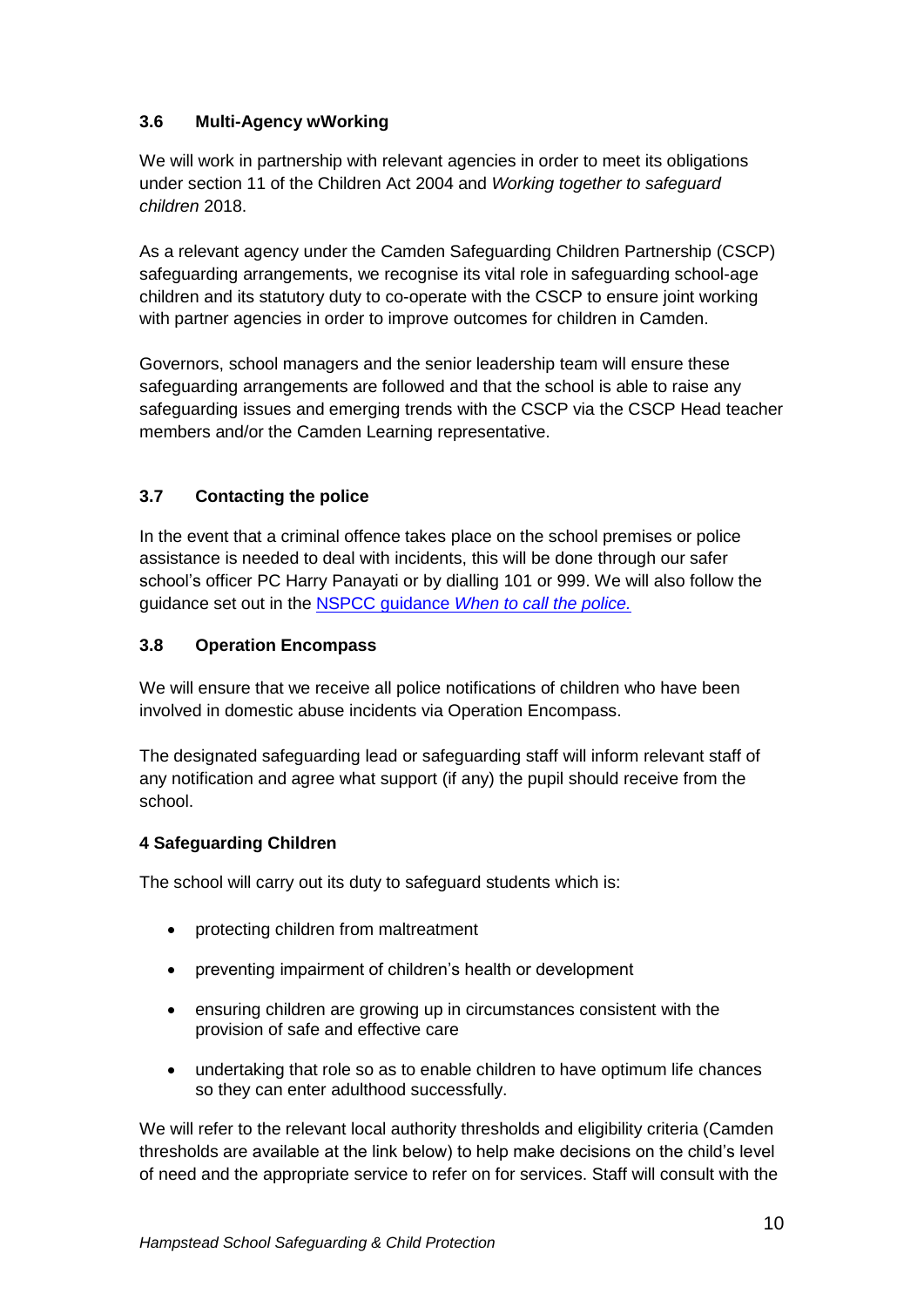designated safeguarding lead for advice and to discuss the case prior to making any referral for services.

<https://www.camden.gov.uk/childrens-safeguarding-social-work>

All referrals for a children's social care service will be made by way of an e-CAF referral to Camden's Children and Families Contact team. The team is Camden's "front door" for children's social care referrals and accepts referrals for all cases.

Parental consent for referral will be sought but a referral will be made regardless of consent being given in cases where there are safeguarding concerns about the child and making a referral is a proportionate response to those concerns.

Staff will also share information and work in an integrated way to ensure a coordinated response from agencies to support families and meet the child's needs.

## **4.1 Early Help Cases**

Staff will identify children who need extra help at an early stage and provide help and support in order to prevent concerns from escalating. In particular, staff will be aware of the needs of the following groups of children whose circumstances may mean they will require early help:

- o children with disabilities and additional needs, including those with special educational needs;
- o children with mental health needs;
- o young carers;
- o children showing early signs of being drawn into anti-social or criminal behaviour, including gangs and organised crime or county lines;
- o children who frequently go missing from home, school or care;
- o children who are misusing drugs or alcohol;
- o children at risk of exploitation through modern slavery and trafficking;
- o children whose home circumstances are negatively affected by adult substance misuse or mental ill health or domestic abuse;
- $\circ$  children who have returned home from care:
- o children who show early signs of abuse or neglect;
- o children at risk of radicalisation;
- o children at risk from honour based abuse i.e: FGM, forced marriage;
- o children who have a parent in prison or who are affected by parental offending;
- o privately fostered children;
- o children who are persistently absent from school including for part of the school day
- Where the child's extra needs require services, consideration will be given to what early help support can be offered a child by the school.
- If the child requires an early help service from another agency, we will make a referral to the Early Help service (via the Children and Families Contact team)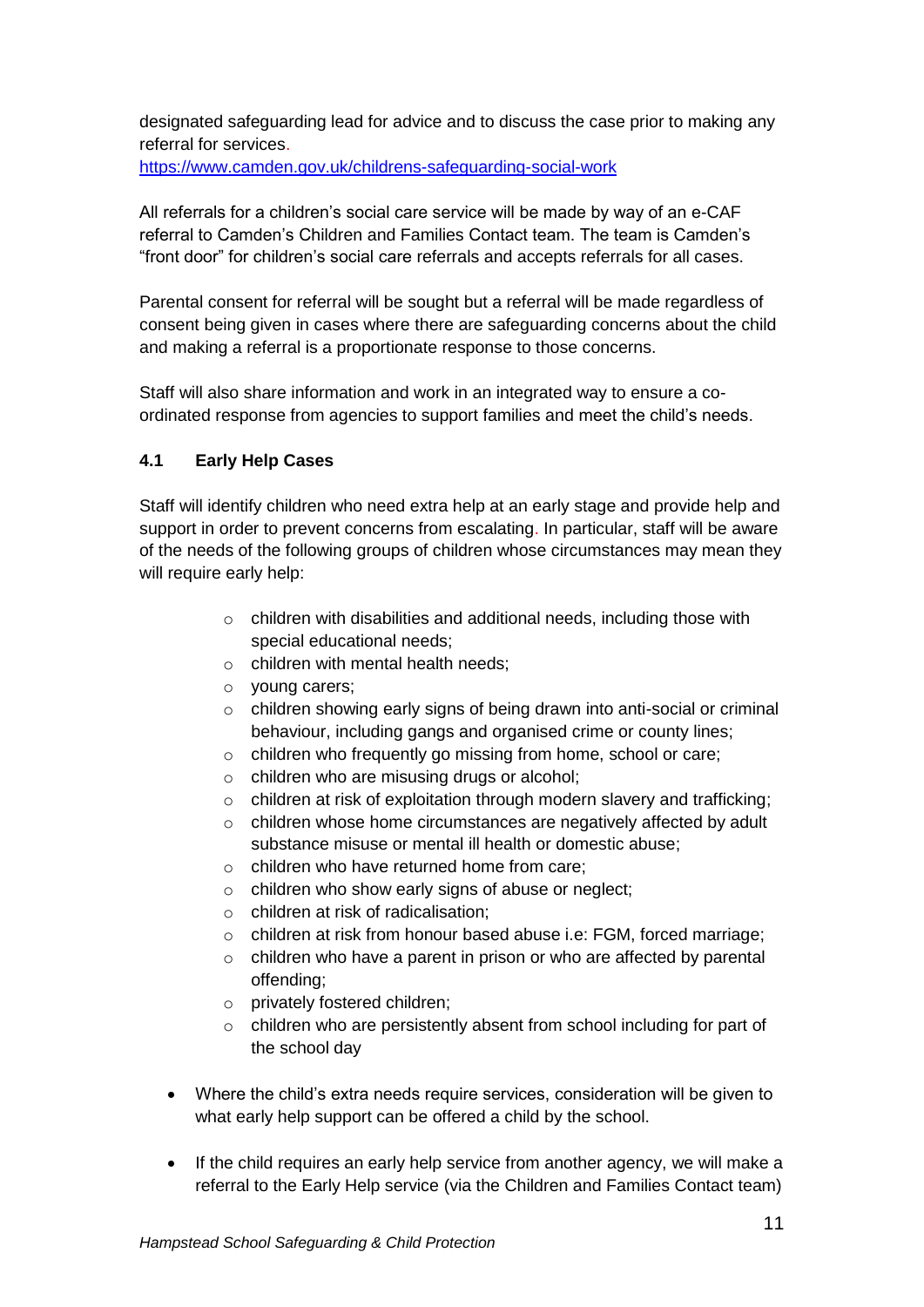for appropriate help and support. Staff will consult with parents prior to making any referral to discuss the matter and gain consent to refer the child.

- Where the child is receiving an Early Help service, we will work as part of the Team around the Family and take up the role of lead professional where this is appropriate.
- Early help provision will be monitored and reviewed to ensure outcomes for the child are improving. We believe that this is not the case, consideration should be given making a referral for a statutory social work service.

### **4.2 Referral for a statutory social work service**

Where there are concerns about a child's welfare, staff will act immediately by seeking the advice of the designated safeguarding lead or their deputy as they are most likely to have the most complete safeguarding overview. Following consultation the designated safeguarding lead should decide on whether to make a referral to CSSW via the Contact Service.

Where the referral raises concerns that the child is at risk of significant harm, the case will passed on to Camden's MASH team to gather relevant information from other agencies.

The Contact Service will inform the school within 1 working day of the outcome of any referral and what action CSSW will be taking. This may include any of the following:

- Carrying out a child and family assessment to identify the child's needs and establish if the child is a **child in need** under section 17 of the Children Act 1989. These are children (including disabled children) who are unlikely to meet a reasonable standard of health and development unless provided with services.
- Convening a **strategy meeting under child protection** procedures as set out in section 5 for any child where there are concerns about significant harm and/or taking any immediate action in order to protect the child.
- Providing services for the child and their family in the meantime whilst work is on-going (including details of services).

#### **5 Child Protection Procedures**

#### **5.1 Role of school**

We will work to the following policy documents in order to support the protection of students who are at risk of significant harm.

Working together to safeguard children *(DfE 2018)*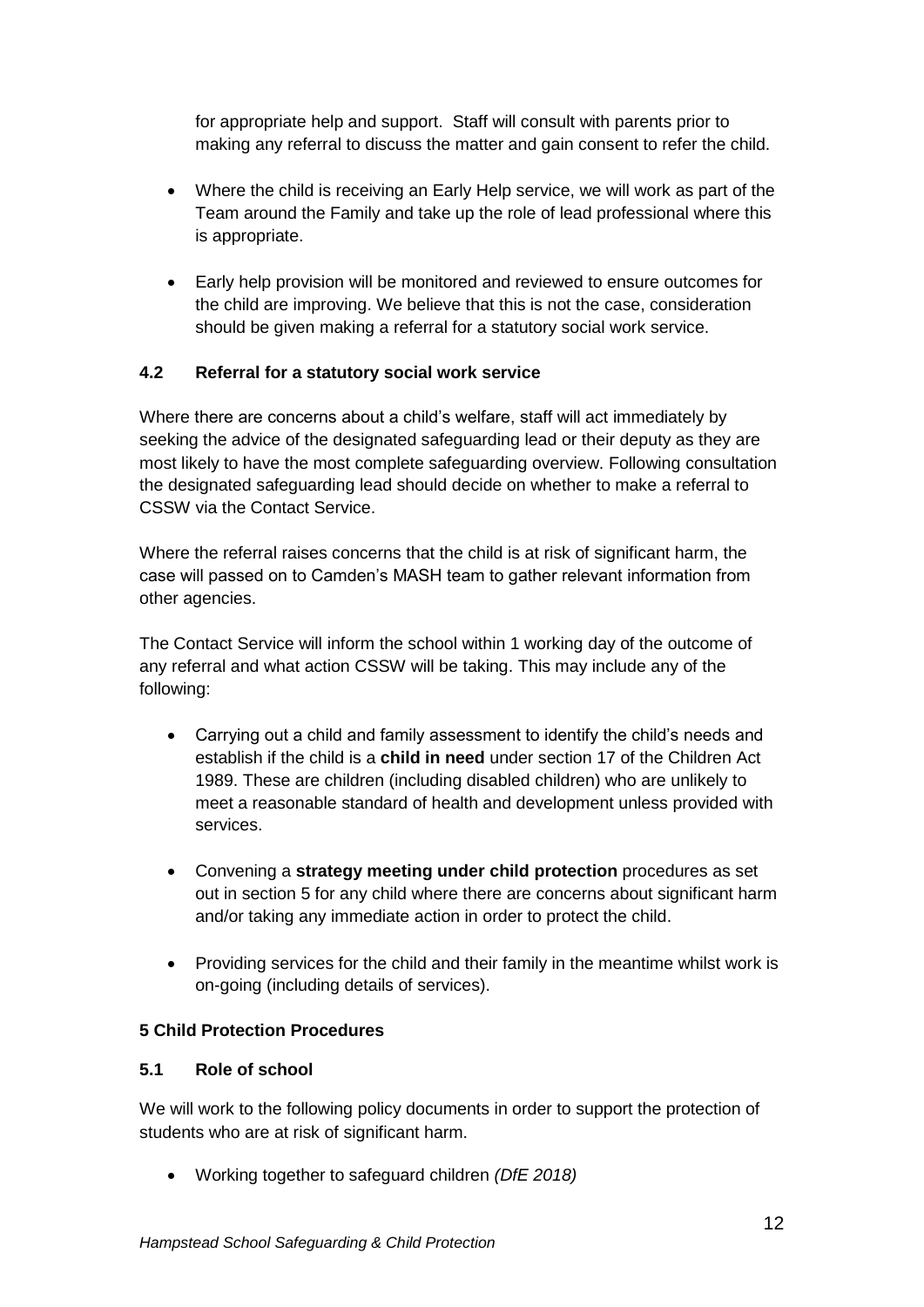[https://www.gov.uk/government/publications/working-together-to-safeguard-children--](https://www.gov.uk/government/publications/working-together-to-safeguard-children--2) [2](https://www.gov.uk/government/publications/working-together-to-safeguard-children--2)

 What to do if you're worried a child is being abused *(DfE2015)* [What to do if you're worried a child is being abused -](https://www.gov.uk/government/publications/what-to-do-if-youre-worried-a-child-is-being-abused--2) Publications - GOV.UK

 The London Safeguarding Children Board child protection procedures [London Safeguarding Children Board: Child Protection Procedures](http://www.londoncp.co.uk/)

 Keeping children safe in education (*DFE 2021*) [https://assets.publishing.service.gov.uk/government/uploads/system/uploads/attachm](https://assets.publishing.service.gov.uk/government/uploads/system/uploads/attachment_data/file/999348/Keeping_children_safe_in_education_2021.pdf) [ent\\_data/file/999348/Keeping\\_children\\_safe\\_in\\_education\\_2021.pdf](https://assets.publishing.service.gov.uk/government/uploads/system/uploads/attachment_data/file/999348/Keeping_children_safe_in_education_2021.pdf)

In line with these policies and procedures, the school/college will:

- identify those students where there are child protection concerns and make a referral to CSSW
- attend child protection case conferences in order to effectively share information about risk and harm
- contribute to the development and monitoring of child protection plans as a member of the core group
- carry out the school's role in implementing the child protection plan and continually monitoring the child's wellbeing and liaising with the allocated social worker as required.

## **5.2 Recognition**

- Staff have a responsibility to identify those children who are suffering from abuse or neglect and to ensure that any concerns about the welfare of a pupil are reported to the designated safeguarding lead.
- Staff should refer to appendix 1 for a full definition of significant harm and the specific indicators that may suggest a pupil may be at risk of suffering significant harm.
- Any concerns held by staff should be discussed in the first instance with the designated safeguarding lead or their deputy and advice sought on what action should be taken. Where required, advice on thresholds and indicators of harm can be obtained from the MASH social worker on a no-names basis.
- Concerns may be monitored over time and recorded on CPOMS our electronic safeguarding recording system. Details of any concerning incidents should also be recorded on this.

## **5.3 Dealing with disclosures**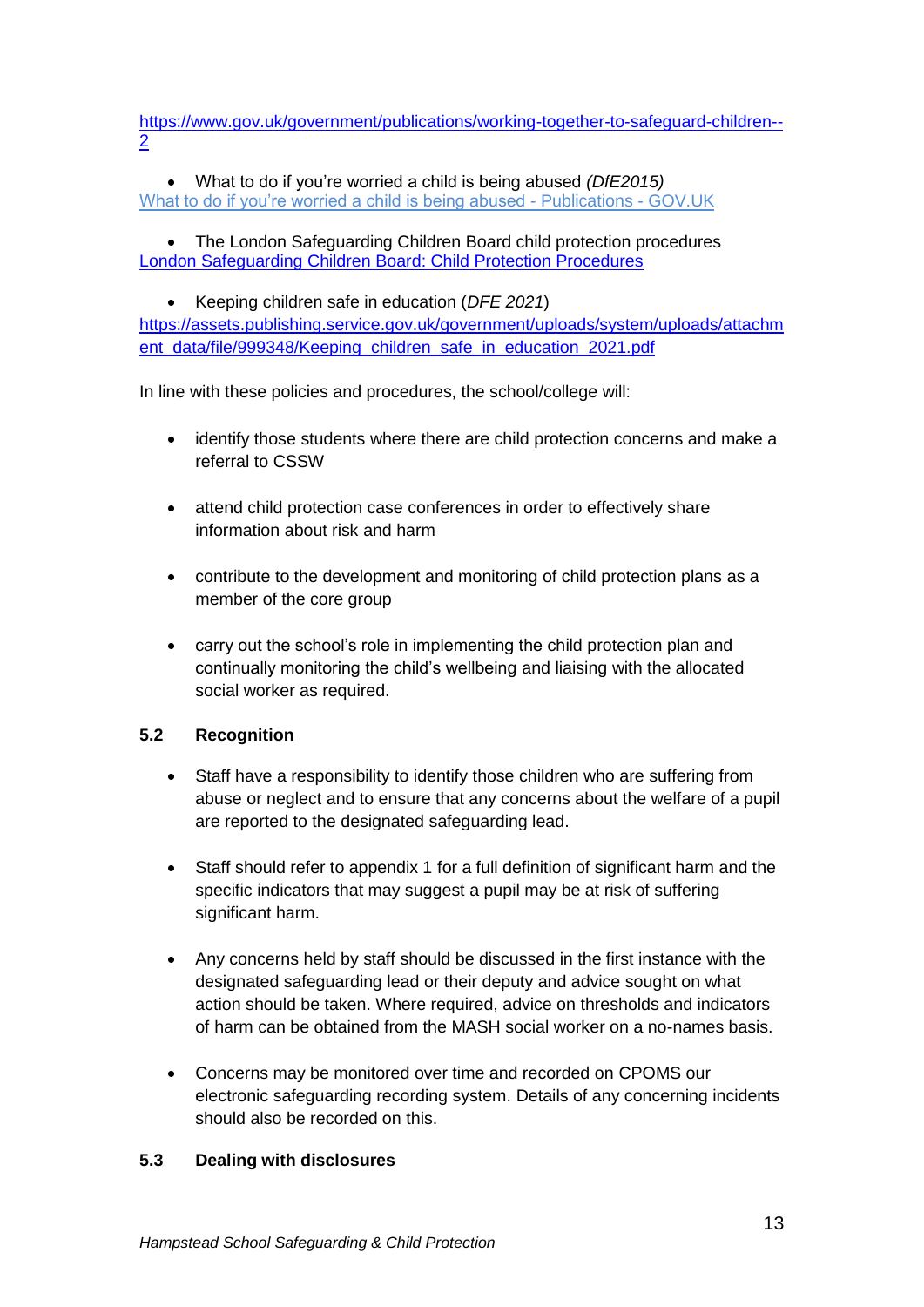If a pupil discloses to a member of staff that they are being abused, the member of staff should;

- listen to what is said without displaying shock or disbelief and accept what the child is saying;
- allow the child to talk freely;
- reassure the child but not make promises that it may not be possible to keep, or promise confidentiality, as a referral may have to be made to CSSW;
- reassure the child that what has happened is not their fault and that they were right to tell someone;
- not ask direct questions but allow the child to tell their story;
- not criticise the alleged perpetrator;
- explain what will happen next and who has to be told;
- make a formal record and pass this on to the designated safeguarding lead

## **5.4 Referral**

- Where possible, a decision on whether or not to refer a pupil to CSSW should be made by the designated safeguarding lead or their deputy following a discussion with the member of staff who has raised concerns. However this should not delay any referral and any member of staff may make a referral if this is necessary but staff should discuss the matter with a member of the senior management team and take advice from the Children and Families Contact team social worker. The designated safeguarding lead should be informed as soon as possible.
- Referrals should be in writing using an e-CAF referral completed either by the teacher raising concerns or by the designated safeguarding lead. Urgent child protection referrals will be accepted by telephone but must be confirmed in writing via the e-CAF referral within 48 hours.
- Where there is any doubt about whether the concerns raised meet the thresholds for a child protection referral, the designated safeguarding lead may discuss the case on a "no names" basis with the Contact team social worker to obtain advice on how to proceed.
- Parental consent should be sought prior to the referral being made but a referral can be made if parents refuse consent where there are safeguarding concerns about the child and referral is a proportionate response to these concerns. Consent should not be sought if this would place the child at risk of further harm, interfere with a criminal investigation or cause undue delay.
- If the child already has an allocated CSSW social worker, the referral should be made directly to them. If the child is not already known to CSSW, referrals should be made to the Contact team. If the child lives outside Camden, a referral should be made to their home local authority.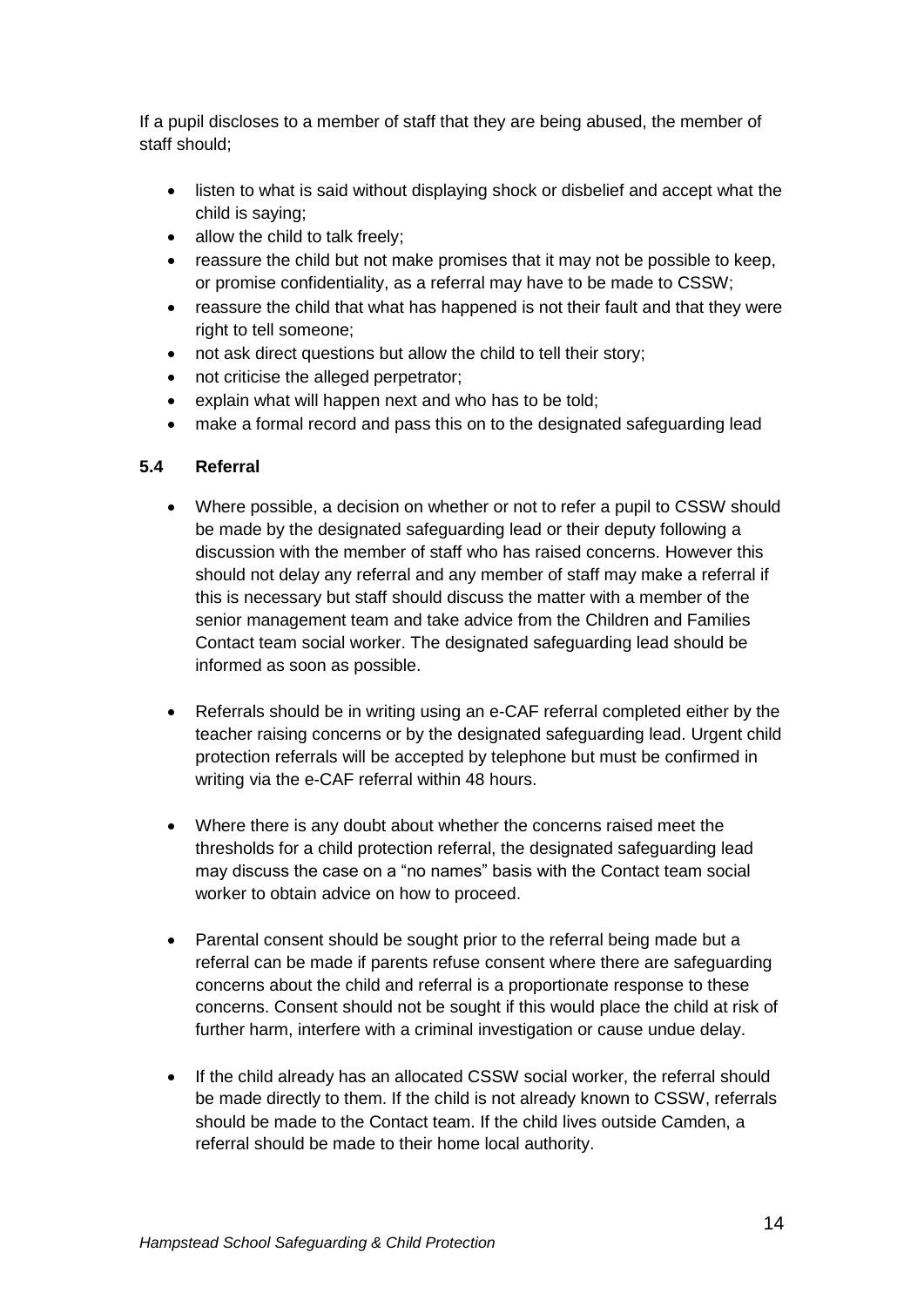- All referrals will be acknowledged by the Children and Families Contact team manager within 24 hours and the referrer informed of what action will be taken.
- If the school/college does not think the child's situation is improving within a reasonable timescale following referral, this should be taken up with CSSW/Early help services via the designated safeguarding lead.

## **5.5 Attendance at Case Conferences and Core Groups**

- The designated safeguarding lead will liaise with CSSW to ensure that all relevant information held by the school is provided to CSSW during the course of any child protection investigation.
- The designated safeguarding lead will ensure that the school is represented at child protection case conferences and core group meetings:
	- o where possible, a member of staff who knows the child best, such as a class teacher of head of year will be nominated to attend
	- $\circ$  failing that, the designated safeguarding lead or their deputy will attend
	- o if no-one from the school/college can attend, the designated safeguarding lead will ensure that a report is made available to the conference or meeting.

## **5.6 Monitoring**

Where a student is the subject of a child protection plan and the school has been asked to monitor their attendance and welfare as part of this plan;

- monitoring will be carried out by the relevant staff member in conjunction with the designated safeguarding lead;
- all information will be recorded on the child protection monitoring/incident form shown at appendix 2 prior to each conference and core group meeting;
- the completed monitoring form will be kept on the pupil's separate chid protection file (that should be separate from the school record) and copies made available to all conferences and core group meetings;
- the designated safeguarding lead will ensure that the allocated social worker is informed if the child is removed from the school roll, excluded for any period of time or goes missing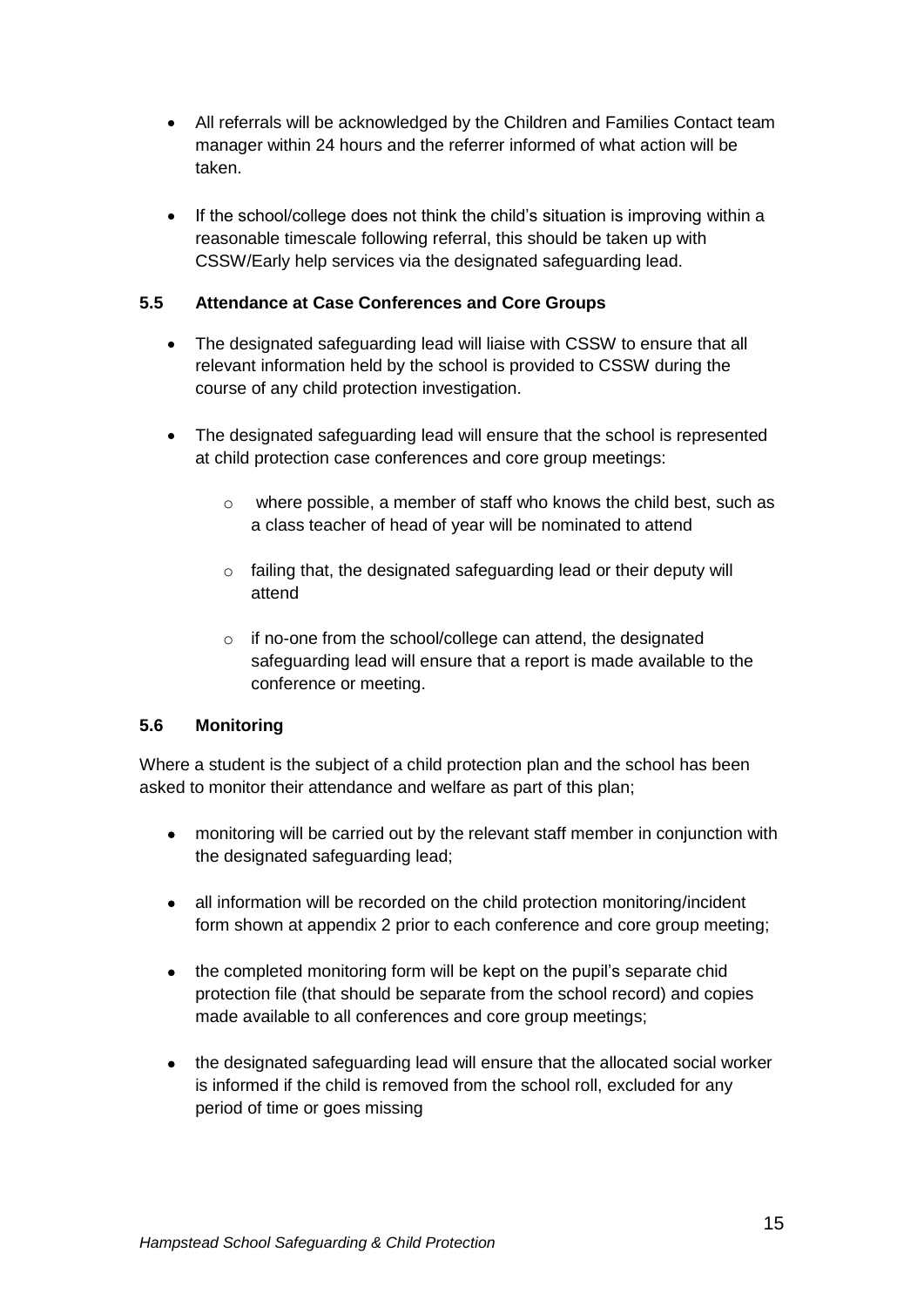## **5.7 Records**

- We have now switched over to using an electronic Safeguarding recording system known as CPOMS. CPOMS enables us to improve management of child protection and similar incidents and actions, whilst reducing staff time, paperwork and administration and ensuring that the data is secure.
- CPOMS also enables us to track referrals to external agencies, such as the NHS/CAMHS, Children's Services, and the Police. (Including letters and phone calls) and be alerted if timescales are not being met.
- Staff are given a unique CPOMS log in. If members of staff have any concerns they must log in and record the incident on the system after they have spoken to the DSL.
- The DSL is responsible for ensuring that records are accurate, up to date and that recording is of a high standard.
- Records should show:
	- o what the concerns were;
	- o what action was taken to refer on concerns or manage risk within the school/college;
	- o whether any follow-up action was taken;
	- o how and why decisions were made
- All safeguarding concerns, discussions, decisions made and the reasons for those decisions, must be recorded on CPOMs. Staff will need to verbally discuss this with the DSL & DDSL before recording anything on this platform.

#### Records will include:

Details of how the concern was followed up and resolved A note of any action taken, decisions reached and the outcome

- o A clear and comprehensive summary of the concern
- o whenever concerns arise or there is a serious incident **or**
- o where a child is being monitored, prior to a case conference or core group meeting.
- Child protection files must be accessed and information shared by members of staff on a "need to know" basis only.
- Where a child who is subject to a child protection plan transfers to another school, the designated safeguarding lead is responsible for ensuring that copies of all relevant records are passed to the designated safeguarding lead at the new school within 5 days.
- Child protection records will only be kept until the student leaves the school and should be disposed of as confidential waste.
- Paper based concerns and referrals will be kept in a separate child protection file for each child.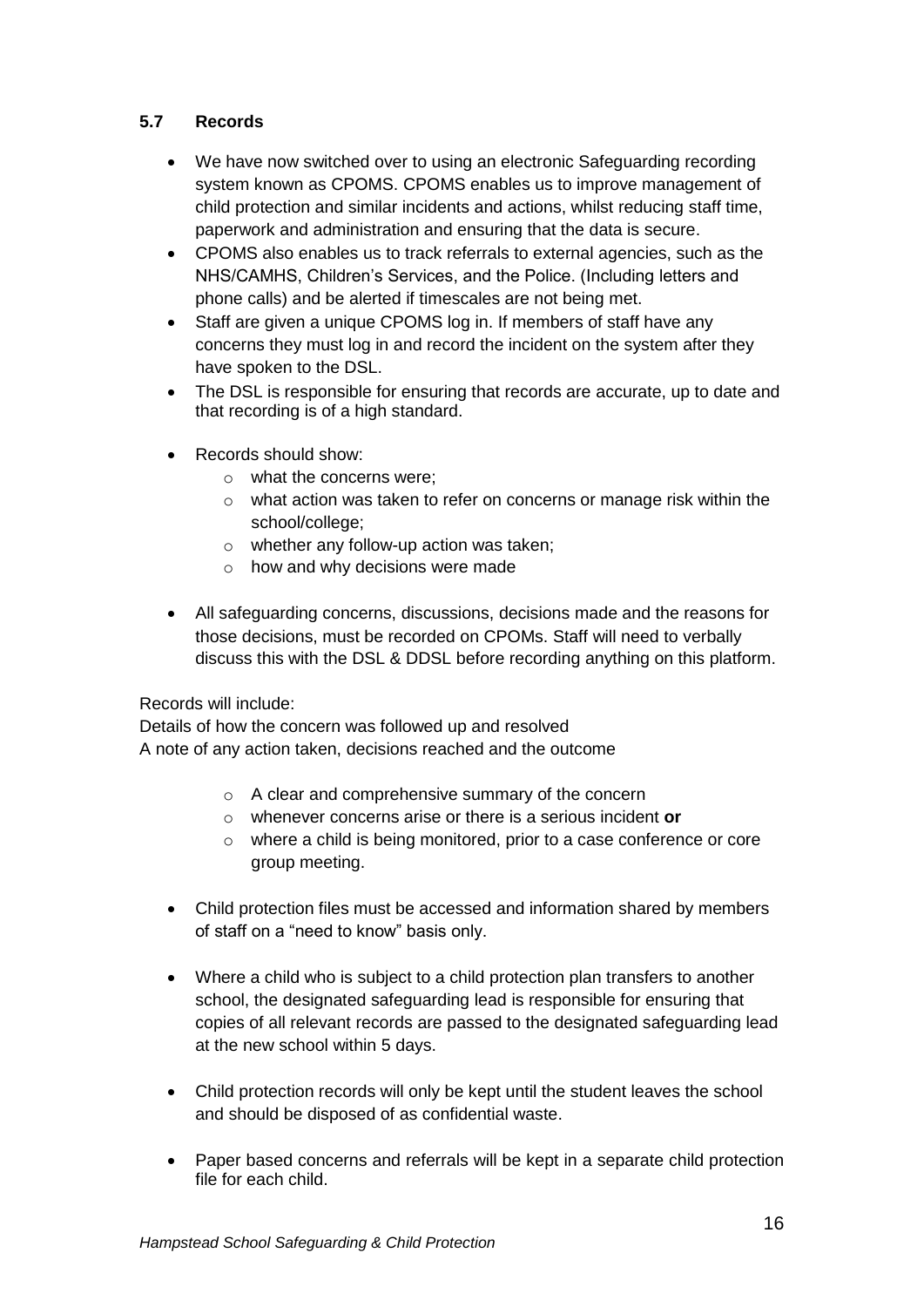- Any non-confidential records will be readily accessible and available. Confidential information and records will be held securely and only available to those who have a right or professional need to see them.
- Safeguarding records relating to individual children will be retained for a reasonable period of time after they have left the school outlined in the table below.
- Safeguarding records which contain information about allegations of sexual abuse will be retained for the Independent Inquiry into Child Sexual Abuse (IICSA), for the term of the inquiry.
- If a child for whom the school has, or has had, safeguarding concerns moves to another school, the DSL will ensure that their child protection file is forwarded promptly and securely, and separately from the main pupil file. In addition, if the concerns are significant or complex, and/or social services are involved, the DSL may consider speaking to the DSL of the receiving school and provide information to enable them to have time to make any necessary preparations to ensure the safety of the child.

| Retention schedule                                                                                                      |                                                                                                                        |                                      |  |
|-------------------------------------------------------------------------------------------------------------------------|------------------------------------------------------------------------------------------------------------------------|--------------------------------------|--|
| File description                                                                                                        | <b>Retention period</b>                                                                                                | Action at end of retention<br>period |  |
| Child protection files                                                                                                  | Date of birth $+25$ years                                                                                              | Secure disposal                      |  |
| Allegation of child protection<br>nature against a member of staff,  <br>including where the allegation is<br>unfounded | Until the person's normal<br>retirement age, or 10 years from<br>the date of the allegation<br>whichever is the longer | Secure disposal                      |  |

**N.B.** - CP files now need to be kept for an extended period as it was requested by the National Enquiry into sexual abuse. All schools had a letter asking them to retain these records

## **5.8 Confidentiality and Information Sharing**

- All information obtained by school staff about a pupil will be kept confidential and will only be shared with other professionals and agencies with the family's consent unless there are safeguarding concerns that need to be shared with CSSW and parents refuse consent or seeking consent would place the child at further risk.
- If the child is under 12, consent to share information about them must be obtained from their parents or carers.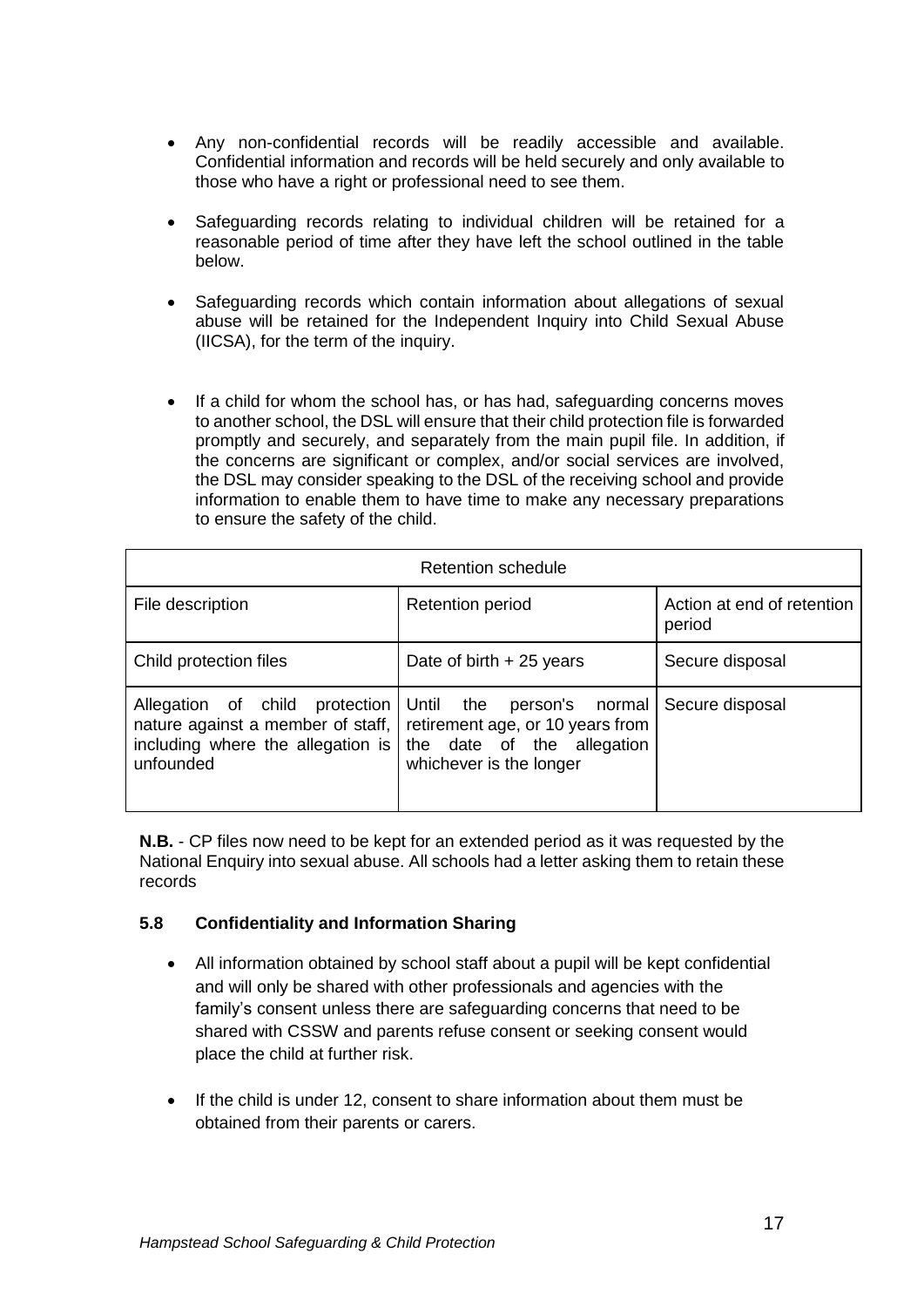- Young people aged 12 to 15 may give their own consent to information sharing if they have sufficient understanding of the issues; otherwise consent should be sought from parents.
- Young people aged 16 and 17 are able to give their own consent if they are thought to have the capacity to do so under the Mental Capacity Act 2005; otherwise, consent should be sought from parents.
- Where a child is at risk of suffering significant harm, schools and colleges have a legal duty to share this information with CSSW and make appropriate referrals. Equally, where a child is subject to a child protection investigation, schools and colleges must share any information about the child requested by CSSW.
- Parental consent to making a child protection referral should be sought but if withheld, the referral must still be made and parents should be made aware of this. Before taking this step, schools and colleges should consider the proportionality of disclosure against non-disclosure; is the duty of confidentiality overridden by the need to safeguard the child?
- Parental consent to referral can be dispensed with if seeking consent is likely to cause further harm to the child, interfere with a criminal investigation or cause undue delay in taking action to protect the child. However, schools should discuss this with the Child and Family Contact team social worker on a "no names" basis to gain advice on whether this course of action should be taken.
- Only relevant information should be disclosed, and only to those professionals who need to know. Staff should consider the purpose of the disclosure and remind recipients that the information is confidential and only to be used for the stated purpose.
- In the event that a child makes a disclosure of neglect or abuse, staff cannot guarantee them confidentiality, but must explain why they have to pass the information on, to whom and what will happen as a result. Parents should also be made aware of the school/college's duty to share information.
- Staff should discuss any concerns or difficulties around confidentiality or information sharing with the designated safeguarding lead or seek advice from the Child and Family Contact team social worker.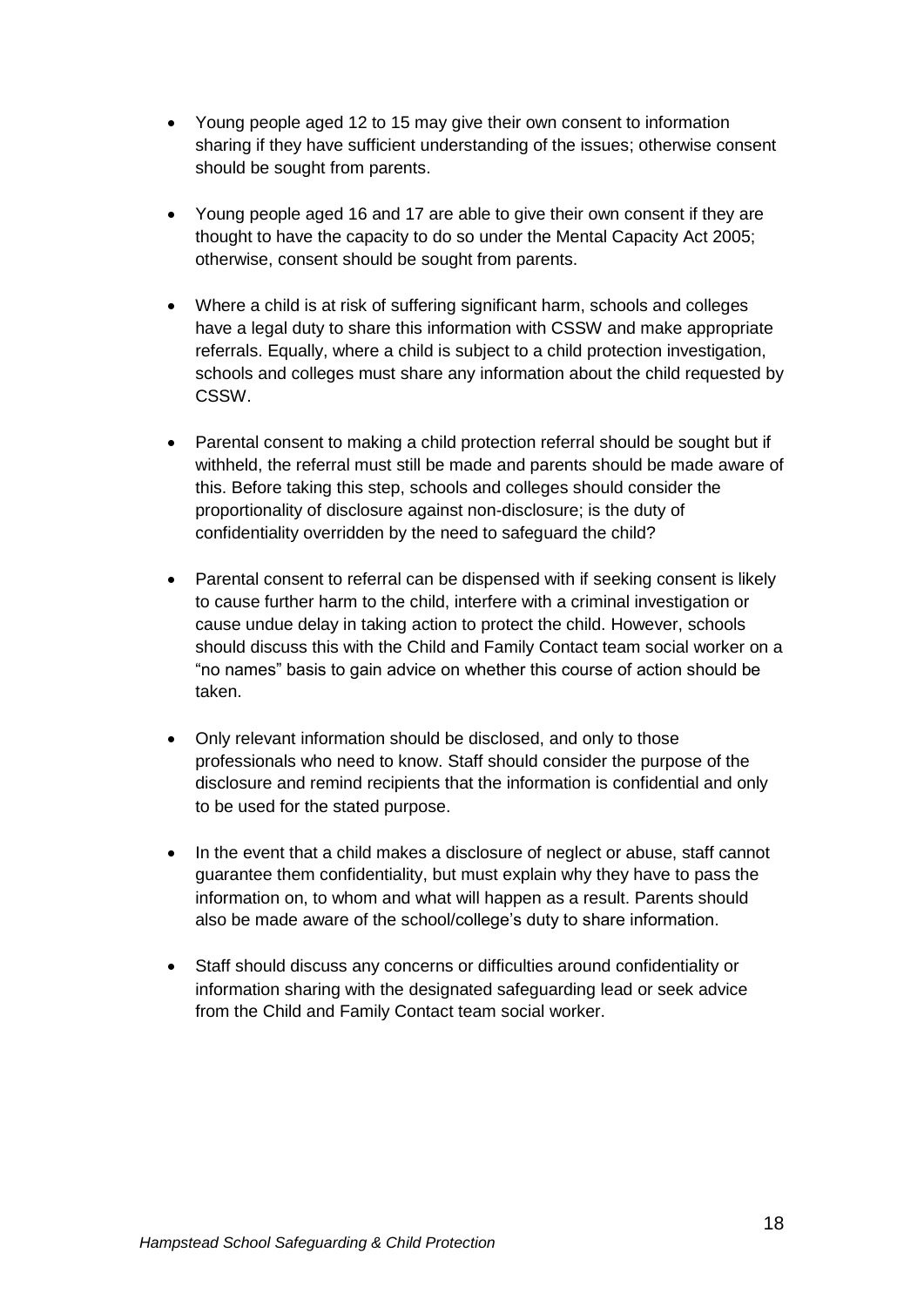## **6 Health and Safety and Risk Assessments**

## **6.1 Responsibility for Health and Safety**

The governing body and Head will ensure that there is a robust health and safety policy in place in order to meet the statutory responsibility for the safety of students and staff within the school environment.

Any health and safety policy adapted by the school is based on the government guidance (link below) and will seek to balance risk avoidance against providing students with opportunities to take part in activities that help them learn to manage risk themselves.

[https://www.gov.uk/government/uploads/system/uploads/attachment\\_data/file/27942](https://www.gov.uk/government/uploads/system/uploads/attachment_data/file/279429/DfE_Health_and_Safety_Advice_06_02_14.pdf) [9/DfE\\_Health\\_and\\_Safety\\_Advice\\_06\\_02\\_14.pdf](https://www.gov.uk/government/uploads/system/uploads/attachment_data/file/279429/DfE_Health_and_Safety_Advice_06_02_14.pdf)

Day-to-day responsibility for health and safety issues in the school will be delegated to a member of staff who is competent to carry out these duties and who has received the appropriate training. This is:

**Name:** Matthew Sadler **Designation:** Head **Contact details:** 020 7794 8133

#### **7.2 Risk Assessments**

We will seek to identify and manage risk through the use of risk assessments. These will be carried out:

- on an annual basis for the school environment as a whole;
- for all school trips;
- for students travelling between locations during the school day;
- for all work-based learning or work experience placements;
- when a pupil who has been excluded for risky or violent behaviour is returning to the school;
- whenever there are any changes to the school environment or school practices;
- following any serious incident

#### **7.3 Working with Aggressive and Violent Parents**

Where schools are working with families who are known to CSSW and there are concerns about the behaviour of parents towards members of school staff, this must be discussed with the Head and the designated safeguarding lead and the information shared with CSSW.

If there are high levels of risk involved in contact with parents, CSSW may convene a risk assessment meeting with the network in order to discuss strategies to reduce risk, and it is vital that schools and colleges are part of this process.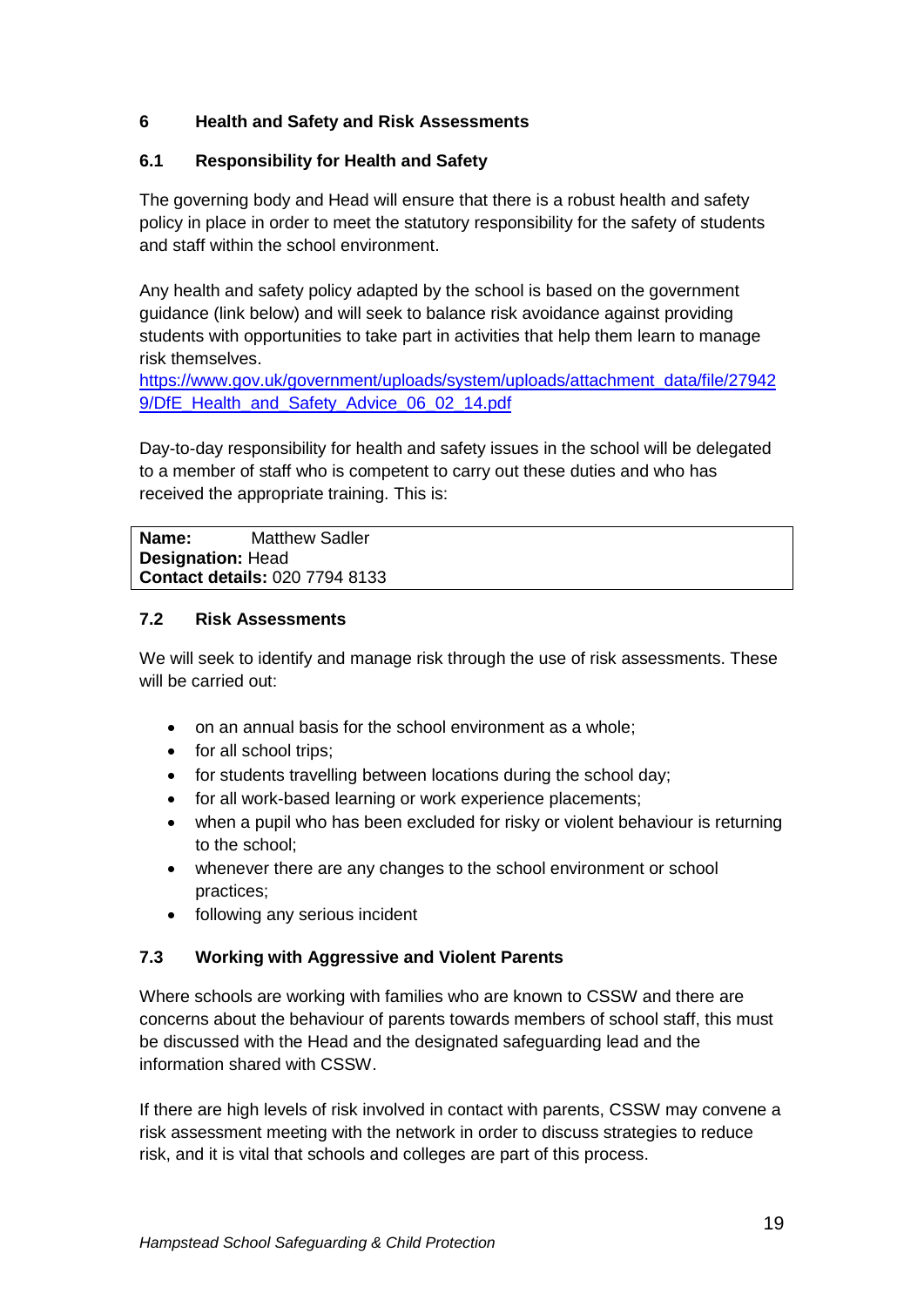## **7.4 Site Security and Visitors**

- The governing body is responsible for the security of the school premises and will take steps to ensure it is a safe environment and securely protected against trespass and/or criminal damage.
- In general, occasional visitors to the school such as parents will not be subject to DBS checks but their movement around the premises will be supervised.
- The Head and the governing body will ensure that any contract entered into with contractors' sets out clearly the expectations for worker's behaviour and the responsibility of contractors to monitor and ensure compliance with school policies.
- The Head will decide whether or not contractors should be subject to DBS checks before being allowed access to the building, depending on the level of access they are likely to have to students.
- Contracted workers will not be allowed to approach or speak to students in any circumstances and must ensure that all equipment and working practices are in line with health and safety standards.
- Where the visitor is employed by an organisation where DBS checks are normally required, for example NHS staff, the Head will request written confirmation that relevant checks have been carried out for that individual.
- Visiting organisations such as theatre groups who will be performing for or working directly with students will be expected to have adequate child protection procedures in place and must agree with class teachers in advance what level of supervision or contact they will have regarding students.
- All visitors and contractors will be:
	- $\circ$  informed to report to reception on arrival:
	- o expected to provide proof of identity;
	- o expected to always wear a name-badge and lanyard when on the school/college premises;
	- o will be issued with the visitor safeguarding leaflet and be required to read it;
	- o suitably supervised by school staff at all times;
	- o made aware of school/college health and safety procedures
- All other visitors, including visiting speakers, will be always accompanied by a member of staff if they have not had enhanced checks
- We will not invite into the school any speaker who is known to disseminate extremist views and will carry out appropriate checks to ensure that any individual or organization using school facilities is not seeking to disseminate extremist views or radicalize students or staff.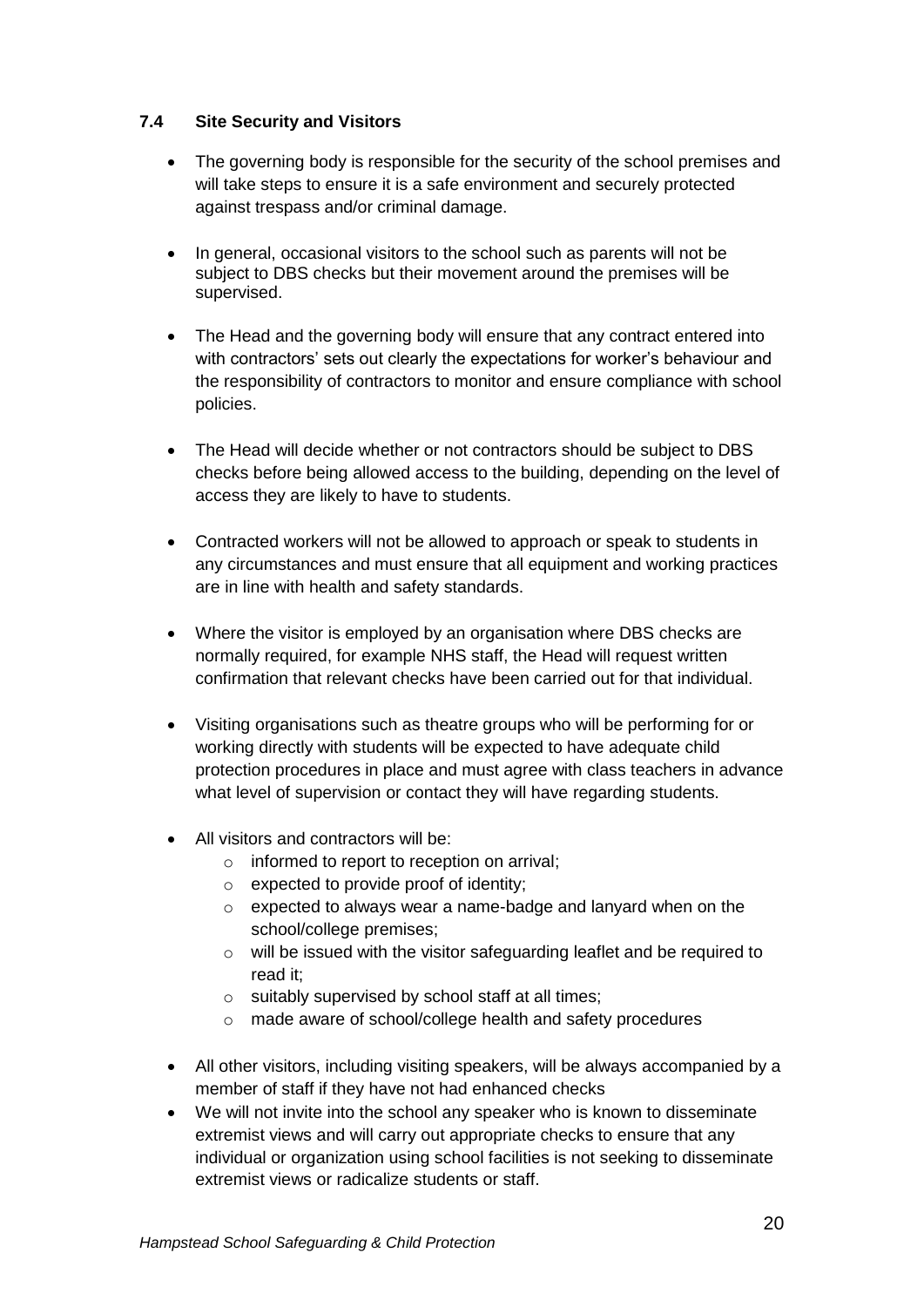## **7.5 Alternative Education Provision**

Whenever the school places a pupil with an alternative education provider, the school will obtain written confirmation of the provider's safeguarding and child protection policies and ensure that appropriate safeguarding checks on individuals working at the establishment have been carried out.

The school/college recognise that alternative provision may increase risk for vulnerable students and will follow the relevant government guidance: <https://www.gov.uk/government/publications/alternative-provision> [https://www.gov.uk/government/publications/education-for-children-with-health](https://www.gov.uk/government/publications/education-for-children-with-health-needs-who-cannot-attend-school)[needs-who-cannot-attend-school](https://www.gov.uk/government/publications/education-for-children-with-health-needs-who-cannot-attend-school)

## **7.6 Use of the School Premises by Other Organisations**

The school will only allow use of the school premises by other organisations schools outside of school hours for the purposes of providing supplemental schooling if:

- the school's articles of trust or other incorporating document allows this.
- the organisation provides an overview of what it intends to teach so that the governing body is able to make a judgement on whether this is in line with the promotion of British values.
- the organisation can provide copies of child protection policies and procedures and the school accept these as adequate.
- the organisation can provide evidence that they have followed safer recruitment practices and that their staff have the requisite DBS checks.
- the following reasonable and due diligence checks are taken out on the organisation by the school.
	- o an internet search on the organisation
	- o checks with Camden's Community Groups and Schools Consultant (020 7974 7319)
	- o checks with Prevent Education officer (020 7974 1008)
	- o checks with Camden Community Safety and the local police (020 7974 2915)
- details of the agreement are recorded on the partnership agreement record with clear provision for the circumstances under which the agreement can be terminated by the school for breach.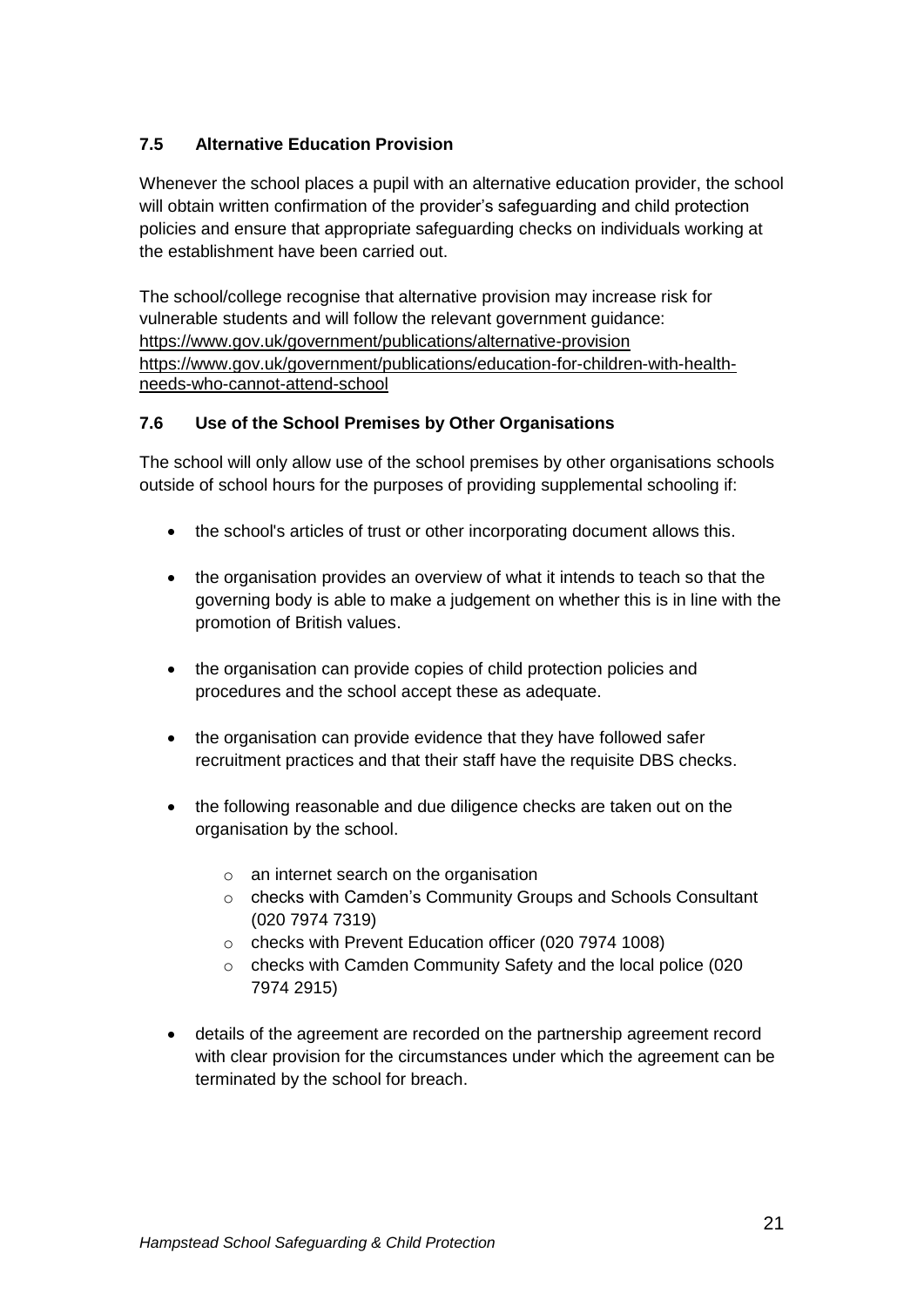## **7.7 Monitoring and Review**

To enable us to monitor the safety of the premises and the school environment, as well as the implementation of policies, the head teacher and the governing body will ensure that:

- all school policies are regularly monitored by the designated safeguarding lead and annually reviewed by the head teacher and governing body;
- the school keeps a central record of all accidents and incidents including what action was taken and by whom;
- staff are aware of their responsibility to record accidents and incidents;
- the Head has an overview all accidents/incidents;
- serious accidents and incidents are reported to the board of governors;
- the designated safeguarding lead ensures a high standard of recording of all concerns held about children;
- all accidents and incidents are scrutinised on a regular basis by the board of governors to identify any problems or weaknesses around school; safeguarding policies and procedures or any emerging patterns, and agreeing to any course of action

### **Part B: Additional Safeguarding Policies and Procedures**

B1 Children who are missing from education or home educated

Children missing education are children of compulsory school age who are not registered students at a school and are not receiving suitable education otherwise than at a school. Children missing education are at significant risk of underachieving, being victims of harm, exploitation or radicalization, and becoming NEET (not in education, employment or training) later in life

A child going missing from education is a potential indicator of a range of safeguarding possibilities which will need early intervention. This may include:

- abuse and neglect
- sexual abuse or exploitation
- child criminal exploitation
- mental health problems
- risk of substance abuse
- risk of travelling to conflict zones
- risk of FGM
- risk of forced marriage

We will follow the school's procedures for unauthorized absence, particularly on repeat occasions, to help identify the risk and to help prevent the risks of going missing in further details can be found in our Attendance Policy.

Where a parent notifies the school that they are removing the child so they can be educated at home, the following notifications will be made:

- The Pupil Attendance Service will be notified of all decisions.
- If the child is already known to CSSW, their allocated social worker will be notified immediately.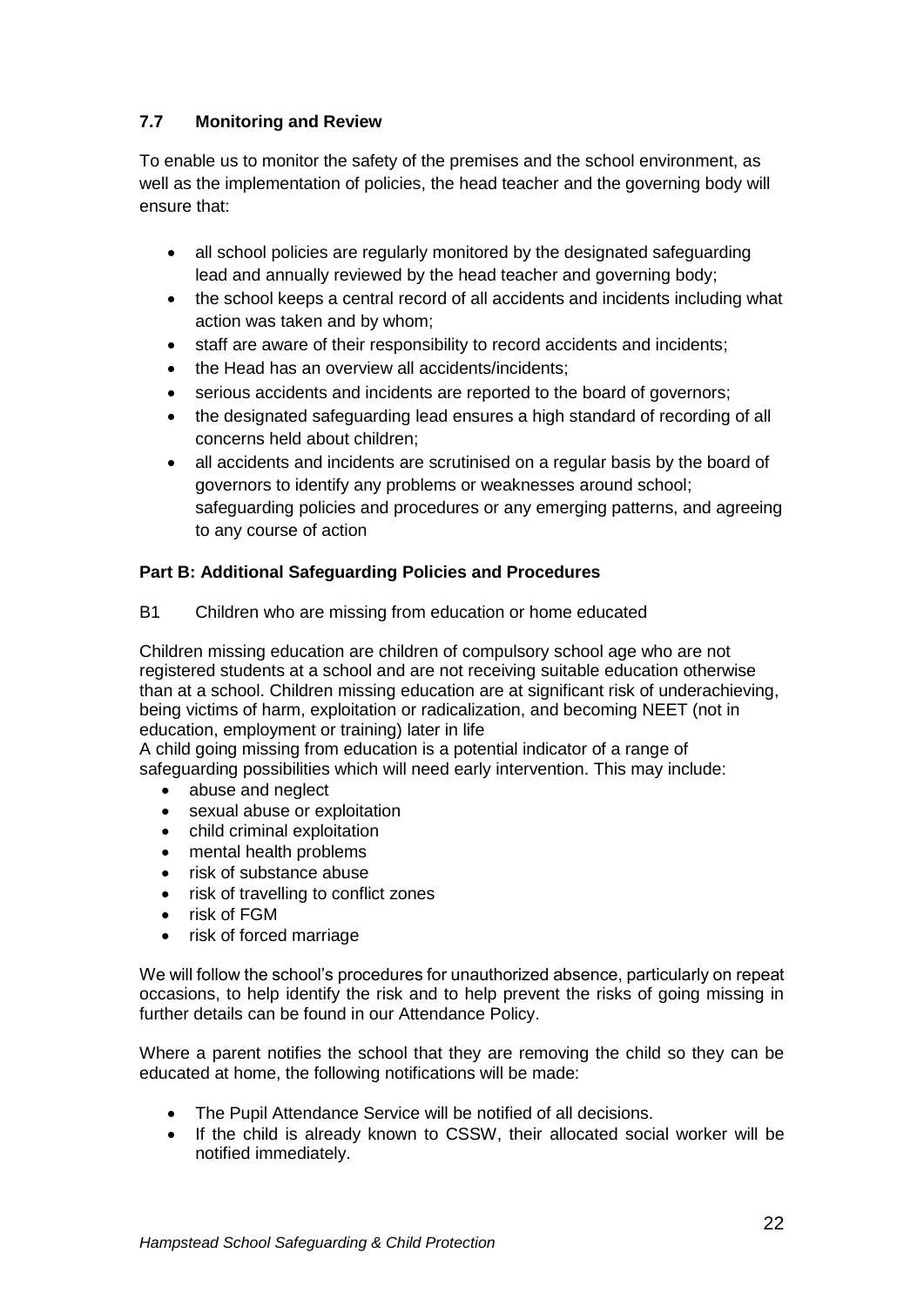• If the child is not known to CSSW, but the school has concerns about their welfare, the designated safeguarding lead will ensure a referral to CSSW is made.

### B3 Peer on peer (child on child) abuse

We will ensure that our response to sexual violence and sexual harassment between children of the same sex is equally robust as it is for sexual violence and sexual harassment between children of the opposite sex.

We recognize that children are capable of abusing their peers. Abuse will never be tolerated or passed off as "banter", "just having a laugh" or "part of growing up", as this can lead to a culture of unacceptable behaviours and an unsafe environment for students. We also recognize the gendered nature of peer-on-peer abuse. However, all peer-on-peer abuse is unacceptable and will be taken seriously.

We will follow the advice issued in [Camden Peer on Peer abuse protocol](https://view.officeapps.live.com/op/view.aspx?src=https%3A%2F%2Fcscp.org.uk%2Fwp-content%2Fuploads%2F2019%2F06%2FPeer-on-peer-abuse-protocol.docx&wdOrigin=BROWSELINK) follow the statutory guidanceissued in *[Sexual violence and sexual harassment](https://assets.publishing.service.gov.uk/government/uploads/system/uploads/attachment_data/file/1014224/Sexual_violence_and_sexual_harassment_between_children_in_schools_and_colleges.pdf)  [between children in schools and colleges, \(2021\)](https://assets.publishing.service.gov.uk/government/uploads/system/uploads/attachment_data/file/1014224/Sexual_violence_and_sexual_harassment_between_children_in_schools_and_colleges.pdf)* and will work with relevant agencies to safeguard and support victims, take appropriate action against alleged perpetrators and ensure a safe learning environment for all students.

All decisions will be made on a case-by-case basis, with the designated safeguarding lead (or a deputy) taking a leading role and using their professional judgement, supported by other agencies, such as children's social care and the police as required.

Most cases of students hurting other students will be dealt with under our school's Behaviour Policy, but this child protection and safeguarding policy will apply to any allegations that raise safeguarding concerns. This might include where the alleged behaviour:

- Is serious, and potentially a criminal offence
- Could put students in the school at risk
- Is violent
- Involves students being forced to use drugs or alcohol
- Involves sexual exploitation, sexual abuse, or sexual harassment, such as indecent exposure, sexual

We will ensure that all staff are aware of peer-on-peer abuse and know what action to take when a pupil's behaviour is likely to cause harm to other students. This may be through:

- bullying and cyberbullying
- physical violence
- sexual violence and sexual harassment
- up-skirting
- sexting
- initiation rites (hazing).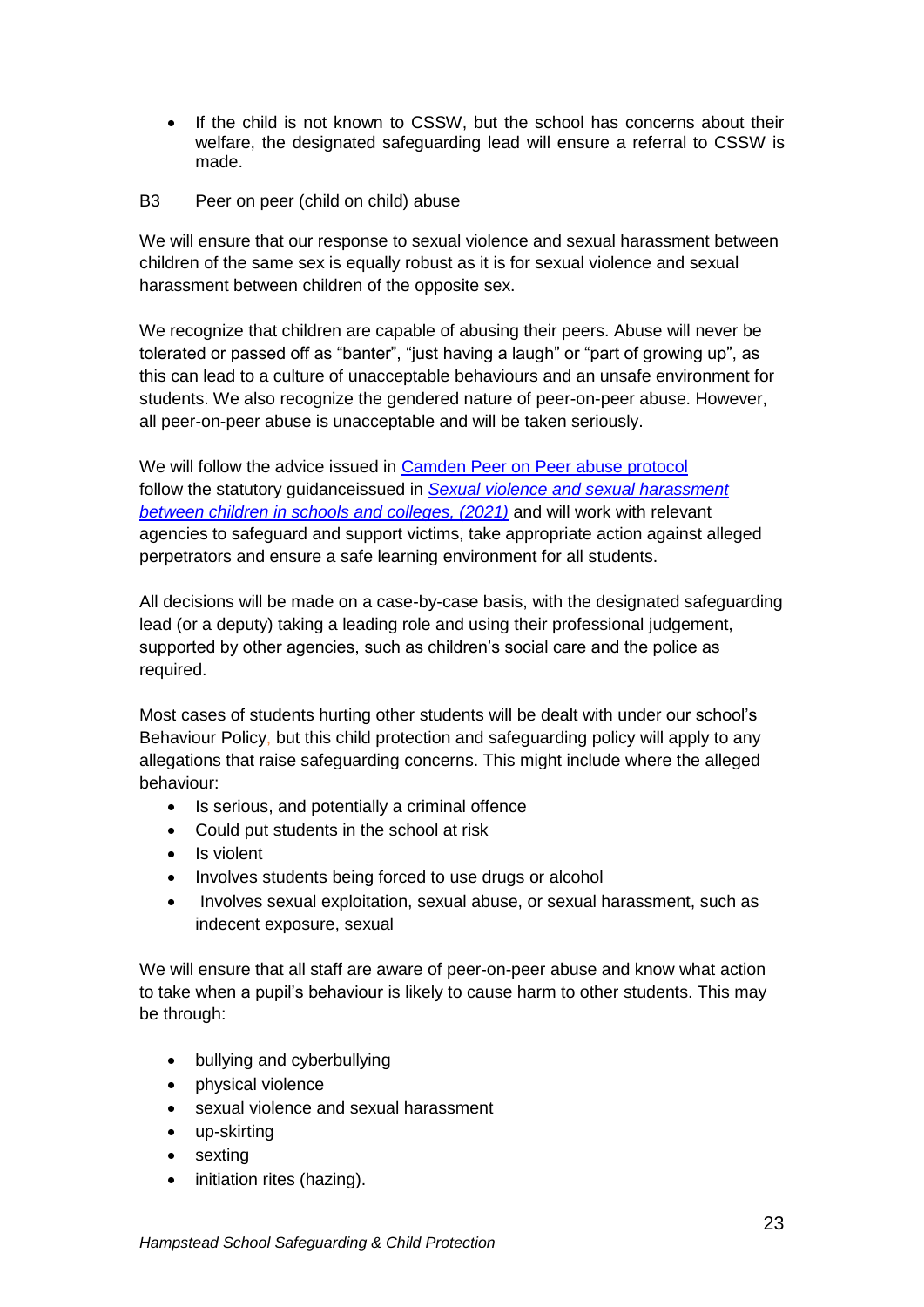### **Curriculum Coverage**

Students are taught about the issues surrounding the sharing of nudes and seminudes as part of our SRE & PSHCE] and ICT lessons. Teaching covers the following in relation to the sharing of nudes and semi-nudes:

- What it is
- How it is most likely to be encountered
- The consequences of requesting, forwarding or providing such images, including when it is and is not abusive and when it may be deemed as online sexual harassment
- Issues of legality
- The risk of damage to people's feelings and reputation
- Students also learn the strategies and skills needed to manage:
- Specific requests or pressure to provide (or forward) such images
- The receipt of such images
- This policy on the sharing of nudes and semi-nudes is also shared with students so they are aware of the processes the school will follow in the event of an incident.
- Up skirting or sexually inappropriate pictures or videos (including the sharing of nudes and semi-nudes

We recognise that sexual violence and sexual harassment between students is a serious safeguarding issue and such behaviour will not be tolerated.

#### B5 Prevention of radicalisation

From 1 July 2015, schools are subject to a duty under section 26 of the Counterterrorism and Security Act 2015 of the need to prevent people from being drawn into terrorism. This duty is known as the Prevent duty.

Protecting children from the risk of radicalization is seen as part of school's wider safeguarding duties and is similar in nature to protecting children from other forms of harm and abuse. Radicalization refers to the process by which a person comes to support terrorism and extremist ideologies associated with terrorist groups. The internet and the use of social media in particular has become a major factor in the radicalization of young people.

Extremism refers to the vocal or active opposition to our 'fundamental British values', including, democracy, rule of law, individual liberty and the mutual respect and tolerance of different faiths and beliefs. Our safeguarding duty includes the duty to promote British values in order to counter the extremist narrative and prevent young people from being radicalised and drawn into terrorism.

[https://www.gov.uk/government/uploads/system/uploads/attachment\\_data/file/38059](https://www.gov.uk/government/uploads/system/uploads/attachment_data/file/380595/SMSC_Guidance_Maintained_Schools.pdf) [5/SMSC\\_Guidance\\_Maintained\\_Schools.pdf](https://www.gov.uk/government/uploads/system/uploads/attachment_data/file/380595/SMSC_Guidance_Maintained_Schools.pdf)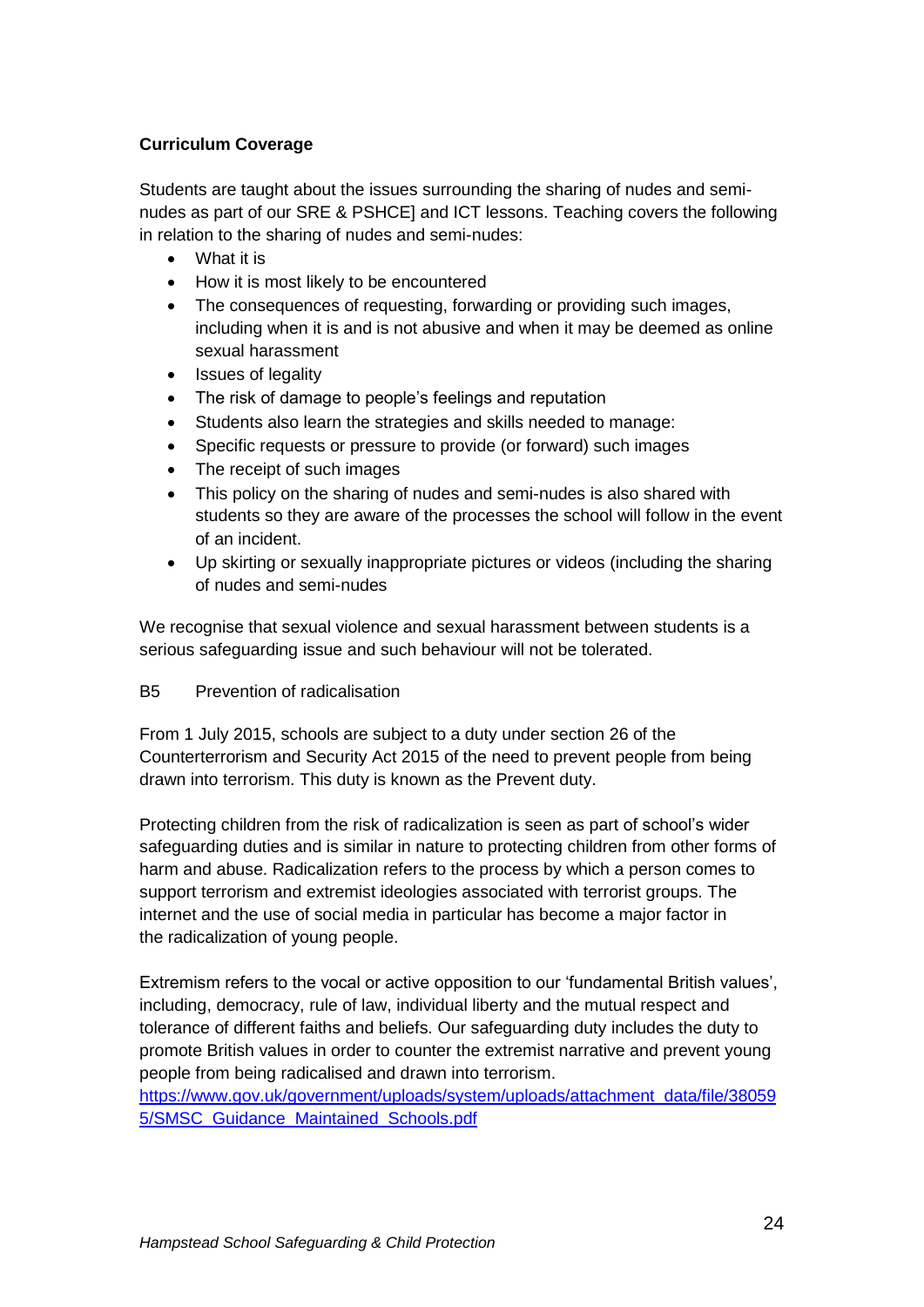All staff will undertake Prevent awareness training to equip them to identify children at risk of being drawn into terrorism and to challenge extremist ideas. Where there is a concern they will tell the DSL who will consider the level of risk and decide which agency to make a referral to.

The Department for Education also has a dedicated telephone helpline, 020 7340 7264, which school staff and governors can call to raise concerns about extremism with respect to a pupil. You can also email [counter.extremism@education.gov.uk](mailto:counter.extremism@education.gov.uk) Note that this is not for use in emergency situations.

In an emergency, call 999 or the confidential anti-terrorist hotline on 0800 789 321 if you:

- Think someone is in immediate danger
- Think someone may be planning to travel to join an extremist group
- See or hear something that may be terrorist-related

Under Counter-Terrorism and Security Act 2015, we also have a duty to refer young people on to Camden's Channel Panel under the Prevent strategy where there are concerns that they are being radicalised.

[https://www.gov.uk/government/publications/prevent-duty-guidance/revised-prevent](https://www.gov.uk/government/publications/prevent-duty-guidance/revised-prevent-duty-guidance-for-england-and-wales)[duty-guidance-for-england-and-wales](https://www.gov.uk/government/publications/prevent-duty-guidance/revised-prevent-duty-guidance-for-england-and-wales)

The school will follow the guidance set out in the CSCP guidance "Safeguarding children and young people from radicalisation and extremism" where:

- a school/college has concerns that a young person might be considering extremist ideologies and/or may be radicalised and would benefit from specialist support to challenge extremist ideologies, or
- that a younger pupil may be at risk due to their parent's radicalisation.

The guidance is available at: [https://cscp.org.uk/wp-content/uploads/2019/06/CSCB](https://cscp.org.uk/wp-content/uploads/2019/06/CSCB-guidance-on-radicalisation-and-extremism.pdf)[guidance-on-radicalisation-and-extremism.pdf](https://cscp.org.uk/wp-content/uploads/2019/06/CSCB-guidance-on-radicalisation-and-extremism.pdf)

#### B6 Mandatory reporting of Female Genital Mutilation (FGM)

Keeping Children Safe in Education explains that FGM comprises "all procedures involving partial or total removal of the external female genitalia, or other injury to the female genital organs".

FGM is illegal in the UK and a form of child abuse with long-lasting, harmful consequences. It is also known as 'female genital cutting', 'circumcision' or 'initiation'. It will be rare for teachers to see visual evidence, and they should not be examining students. Any member of staff who has an FGM concern should discuss with the designated safeguarding lead who will involve children's social care as appropriate. Possible indicators that a pupil has already been subjected to FGM, and factors that suggest a pupil may be at risk are as follows: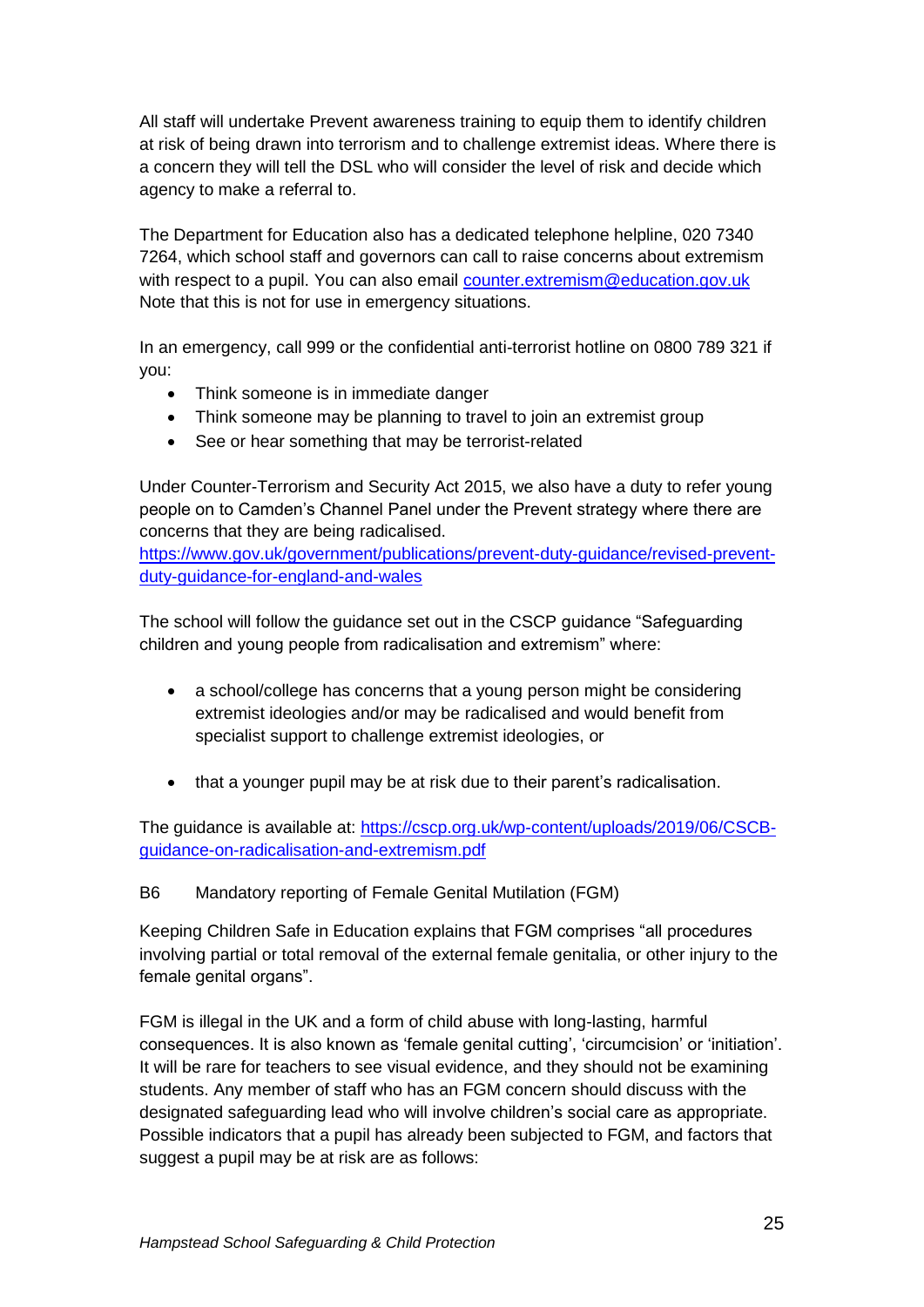- Family comes from a community known to practice FGM
- Family / child may ask to be excused PE / swimming on return from abroad
- Family / child may confide that she is going to a 'special ceremony' when on holiday
- Female child is known to have a sister that has already undergone FGM
- Family withdraws female child from PSHCE / SRE

The school/college will follow the statutory guidance on FGM in order to safeguard girls who are at risk of FGM:

[Multi-agency statutory guidance on female genital mutilation -](https://www.gov.uk/government/publications/multi-agency-statutory-guidance-on-female-genital-mutilation) Publications - GOV.UK

Where a pupil makes a disclosure of FGM, the school/college will follow the mandatory reporting rules and make appropriate referrals to the police as set out in the CSCP guidance available at: [https://cscp.org.uk/wp](https://cscp.org.uk/wp-content/uploads/2019/06/FGM-mandatory-reporting-guide.pdf)[content/uploads/2019/06/FGM-mandatory-reporting-guide.pdf](https://cscp.org.uk/wp-content/uploads/2019/06/FGM-mandatory-reporting-guide.pdf)

## **Any member of staff**

who either:

- is informed by a girl under 18 that an act of FGM has been carried out on her: or
- observes physical signs which appear to show that an act of FGM has been carried out on a girl under 18 and they have no reason to believe that the act was necessary for the girl's physical or mental health or for purposes connected with labour or birth

 $\bullet$ 

**Must immediately report this to the police, personally. This is a mandatory statutory duty,** and staff will face disciplinary sanctions for failing to meet it. Section 5B of the Female Genital Mutilation Act 2003 (as inserted by section 74 of the Serious Crime Act 2015) places a statutory duty upon teachers in England and Wales, to personally report to the police where they discover (either through disclosure by the victim or visual evidence) that FGM appears to have been carried out on a girl under 18. Those failing to report such cases will face disciplinary sanctions unless they have been specifically told not to disclose, they should also discuss the case with the DSL and involve children's social care as appropriate.

The duty for teachers mentioned above does not apply in cases where a student is *at risk* of FGM or FGM is suspected but is not known to have been carried out. Staff should not examine students.

#### B7 Online safety

We recognize the importance of safeguarding children from potentially harmful and inappropriate online material, and we understand that technology is a significant component in many safeguarding and wellbeing issues.

To address this, our school aims to:

 Have robust processes in place to ensure the online safety of students, staff, volunteers and governors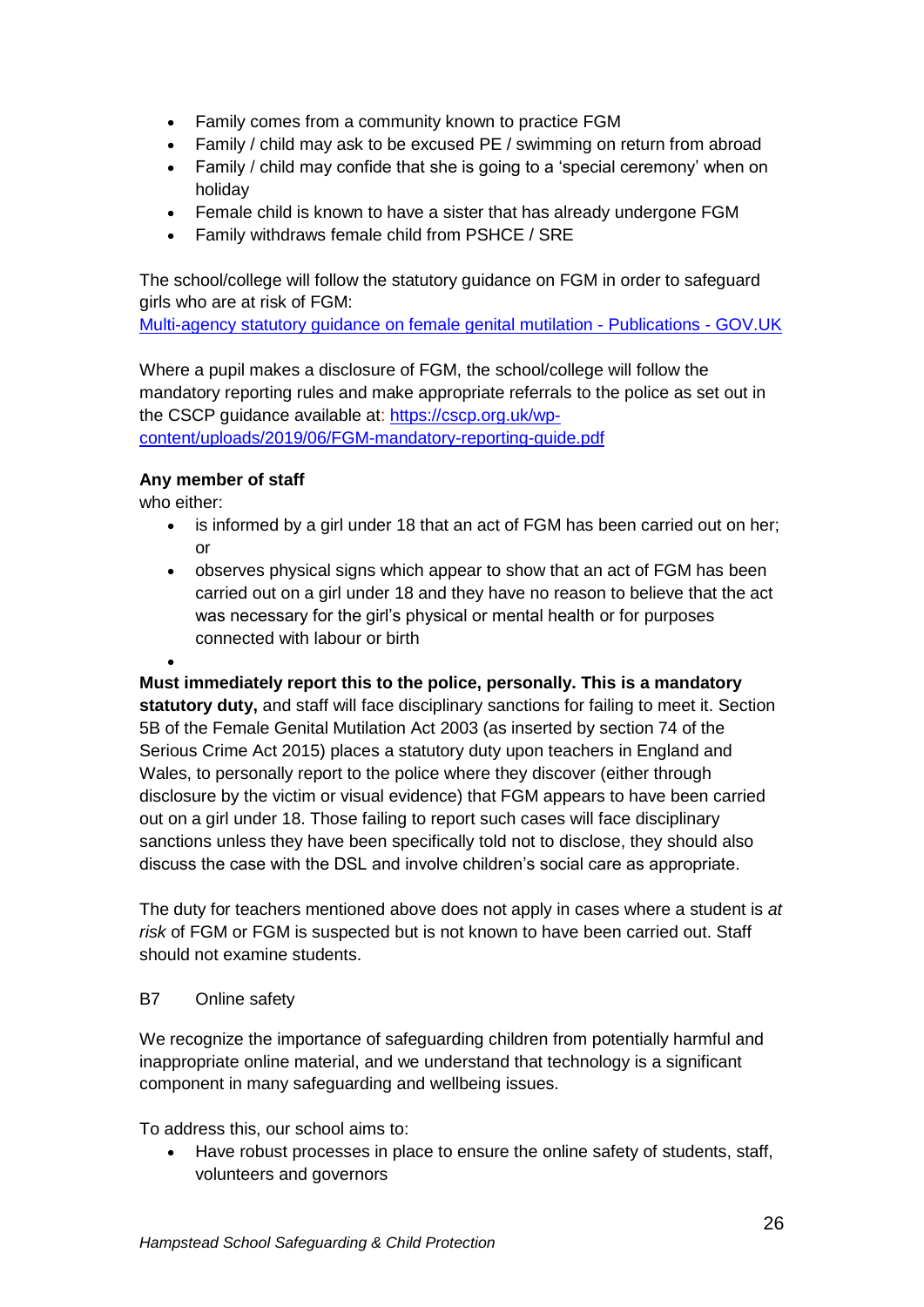- Protect and educate the whole school community in its safe and responsible use of technology, including mobile and smart technology (which we refer to as 'mobile phones')
- Set clear quidelines for the use of mobile phones for the whole school community
- Establish clear mechanisms to identify, intervene in and escalate any incidents or concerns, where appropriate

#### **The 4 key categories of risk**

.

Our approach to online safety is based on addressing the following categories of risk:

- **Content** being exposed to illegal, inappropriate or harmful content, such as pornography, fake news, racism, misogyny, self-harm, suicide, anti-Semitism, radicalization and extremism
- **Contact** being subjected to harmful online interaction with other users, such as peer-to-peer pressure, commercial advertising and adults posing as children or young adults with the intention to groom or exploit them for sexual, criminal, financial or other purposes
- **Conduct** personal online behavior that increases the likelihood of, or causes, harm, such as making, sending and receiving explicit images (e.g. consensual and non-consensual sharing of nudes and semi-nudes and/or pornography), sharing other explicit images and online bullying; and
- **Commerce** risks such as online gambling, inappropriate advertising, phishing and/or financial scams

As part of its duty to provide a safe learning environment and ensure students are taught how to remain safe online, the school/college will implement the recommendations of Camden's model schools online policy available at: <https://cscp.org.uk/professionals/schools-and-nurseries-safeguarding-policies/>

#### B8 Looked after and previously looked after children and care leavers

The designated teacher has responsibility for promoting the education achievement of children who have left care through adoption, special guardianship or child arrangement orders or who were adopted from state care outside England and **Wales** 

We recognise that looked after and previously looked after children and care leavers are particularly vulnerable due to their status and their pre-care experiences.

The designated teacher for LAC and care leavers has specialist knowledge of the issues faced by this cohort and for this reason, the designated safeguarding lead will consult with the designated teacher to seek advice whenever there are concerns about the welfare of a looked after or previously looked after child or care leaver.

We will ensure that staff have the skills, knowledge and understanding to keep looked-after children and previously looked-after children safe. In particular, we will ensure that: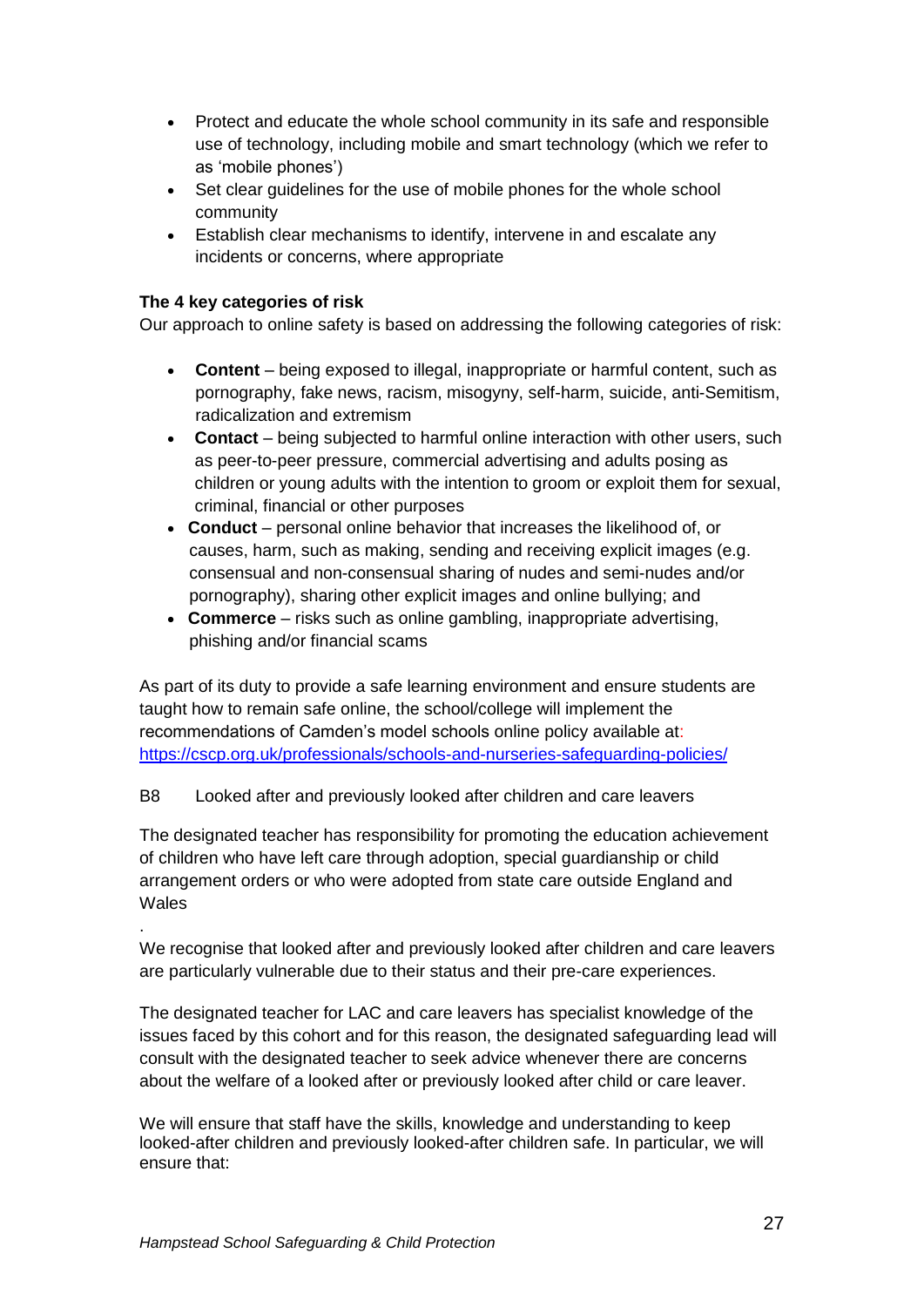- Appropriate staff have relevant information about children's looked after legal status, contact arrangements with birth parents or those with parental responsibility, and care arrangements
- The DSL has details of children's social workers and relevant virtual school heads
- We have appointed a designated teacher, who is responsible for promoting the educational achievement of looked-after children and previously lookedafter children in line with statutory guidance
- The designated teacher is appropriately trained and has the relevant qualifications and experience to perform the role

As part of their role, the designated teacher will:

- Work closely with the DSL to ensure that any safeguarding concerns regarding looked-after and previously looked-after children are quickly and effectively responded to
- Work with virtual school heads to promote the educational achievement of looked-after and previously looked-after children, including discussing how pupil premium plus funding can be best used to support looked-after children and meet the needs identified in their personal education plans
- We will ensure that appropriate staff have the information they need in relation to a child's looked after legal status (whether they are looked after under voluntary arrangements with consent of parents or on an interim or full care order) and contact arrangements with birth parents or those with parental

#### **Private fostering**

If a staff member becomes aware that a child under the age of 16 (or 18 if disabled) is provided with care and accommodation by someone to whom they are not related in that person's home, they should raise this in the first instance with the designated safeguarding lead. The school will notify the local authority of the circumstances, and the local authority will check that the arrangement is suitable and safe for the child.

A person who is barred from regulated activity will themselves be committing an offence under the Children Act 1989 and under the Safeguarding Vulnerable Groups Act 2006 if they privately foster a child.

*<https://cscp.org.uk/resources/private-fostering-resources/>*

B9 Children with special education needs or disabilities (SEND)

We are aware that students with special educational needs (SEN) or disabilities or certain health conditions can face additional safeguarding challenges. Additional barriers can exist when recognizing abuse and neglect in this group, including:

- Assumptions that indicators of possible abuse such as behaviour, mood and injury relate to the child's condition without further exploration
- Students being more prone to peer group isolation or bullying (including prejudice-based bullying) than other students
- The potential for students with SEN, disabilities or certain health conditions being disproportionally impacted by behaviors such as bullying, without outwardly showing any signs
- Communication barriers and difficulties in managing or reporting these challenges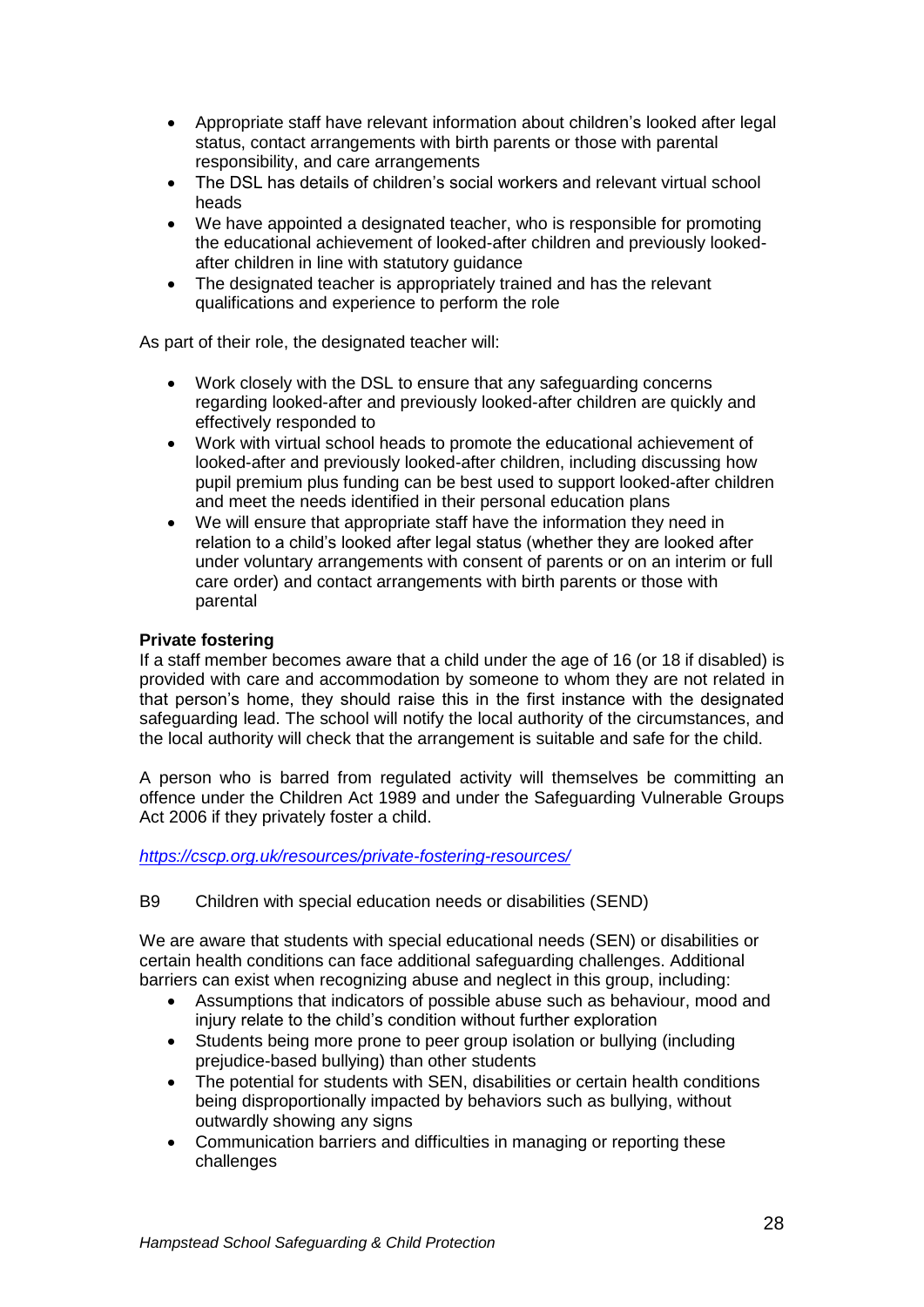School policies reflect these issues and recognise that staff need to be able to help this group to overcome barriers to seeking help. The school/college will follow the CSCP guidance *Safeguarding children with disabilities* available at: [https://cscp.org.uk/wp-content/uploads/2019/06/Safeguarding-children-and-young](https://cscp.org.uk/wp-content/uploads/2019/06/Safeguarding-children-and-young-people-with-disabilities-guidance.pdf)[people-with-disabilities-guidance.pdf](https://cscp.org.uk/wp-content/uploads/2019/06/Safeguarding-children-and-young-people-with-disabilities-guidance.pdf)

#### B10 Safeguarding vulnerable groups

#### **Children who have a social worker**

Students may need a social worker due to safeguarding or welfare needs. We recognize that a child's experiences of adversity and trauma can leave them vulnerable to further harm as well as potentially creating barriers to attendance, learning, behaviour and mental health. or keep them safe.

The DSL and all members of staff will work with and support social workers to help protect vulnerable children.

Where we are aware that a pupil has a social worker, the DSL will always consider this fact to ensure any decisions are made in the best interests of the pupil's safety, welfare and educational outcomes. For example, it will inform decisions about:

- Responding to unauthorized absence or missing education where there are known safeguarding risks
- The provision of pastoral and/or academic support

CSSW social workers will inform schools whenever a child is receiving a service and the designated safeguarding lead will keep a record of all students who have an allocated social worker.

The school will work in partnership with social workers to implement the child's plan in order to support their education and safeguard and promote their welfare. A representative of the school who knows the student well will become part of the professional network and will share information about safeguarding risks and attend planning meetings. In their absence, a suitable colleague will deputise for the member of staff or a written report will be provided for meetings.

## **Children at risk of Honour-based abuse or forced marriage 'Honour-based'abuse**

'Honour-based' abuse encompasses incidents of crimes which have been committed to protect or defend the honour of the family and/or the community, including Female Genital Mutilation (FGM), forced marriage, and practices such as breast ironing. Abuse committed in the context of preserving honour often involves a wider network of family or community pressure and can include multiple perpetrators. It is important to be aware of this dynamic and additional risk factors when deciding what form of action to take.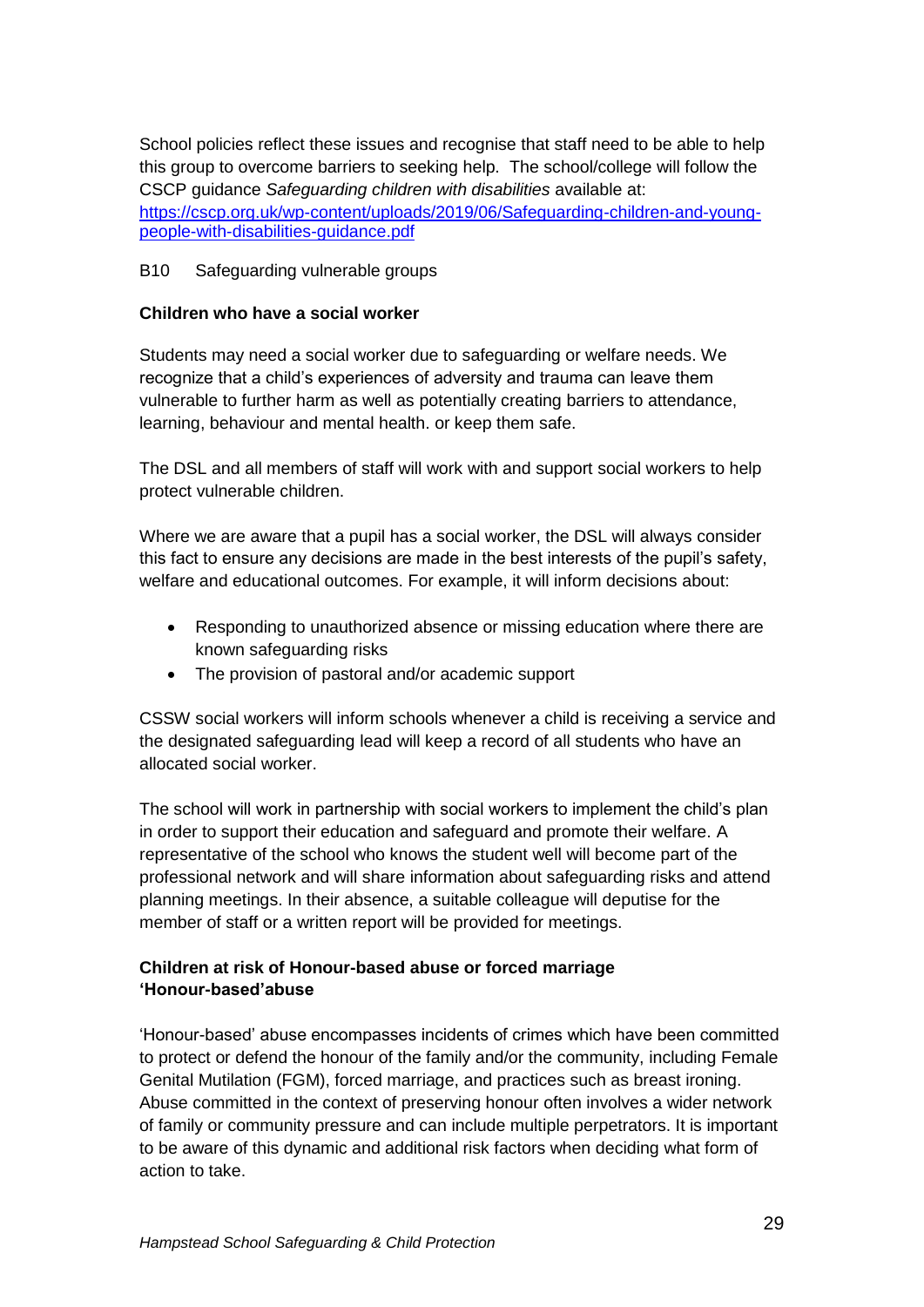All forms of HBA are abuse (regardless of the motivation) and will be handled and escalated as such. The designated safeguarding lead will activate local safeguarding procedures, using national and local protocols for multi-agency liaison with police and the children's social care.

#### **Forced marriage**

Forcing a person into a marriage is a crime in England and Wales. A forced marriage is one entered into without the full and free consent of one or both parties and where violence, threats or any other form of coercion is used to cause a person to enter into a marriage. Threats can be physical or emotional and psychological. A lack of full and free consent can be where a person does not consent or where they cannot consent (if they have learning disabilities, for example). Nevertheless, some communities use religion and culture as a way to coerce a person into marriage.

The Forced Marriage Unit has published statutory guidance and multi-agency guidelines, pages 35-36 of which focus on the role of schools and colleges. School and college staff can contact the Forced Marriage [Unit if they need advice or](mailto:02070080151oremailfmu@fco.gov.uk)  [information: Contact: 020 7008 0151 or email fmu@fco.gov.uk](mailto:02070080151oremailfmu@fco.gov.uk)

If any member of staff receives a disclosure or is aware that a Forced Marriage is about to happen this must be disclosed to the designated safeguarding lead without delay for appropriate action to be taken. Where *there is a risk that a child may be or*  has been taken out of the country, the school will contact the Forced Marriage Unit *as well as local authority social care.*

#### **Domestic abuse and/or sexual violence**

<https://cscp.org.uk/wp-content/uploads/2019/06/CSCB-domestic-abuse-guidance.pdf> We recognize that the victim's capacity to protect their child/ren can be diminished through anxiety about their own circumstances.

We will ensure that all information is dealt with securely and sensitively and refer the matter to Camden social care where there is a child/ren at risk of significant harm and/or neglect. Or signpost organisations such as Camden Safety Net to offer support for victims of domestic abuse [.https://www.camden.gov.uk/domestic](https://www.camden.gov.uk/domestic-violence)[violence,](https://www.camden.gov.uk/domestic-violence) [camdensafetynet@camden.gov.uk](mailto:camdensafetynet@camden.gov.uk) Tel 0808 802 5565

Children can witness and be adversely affected by domestic abuse and/or violence at home where it occurs between family members. In some cases, a child may blame themselves for the abuse or may have had to leave the family home as a result. Types of domestic abuse include intimate partner violence, abuse by family members, teenage relationship abuse and child/adolescent to parent violence and abuse. Anyone can be a victim of domestic abuse, regardless of gender, age, ethnicity, socioeconomic status, sexuality or background, and domestic abuse can take place inside or outside of the home.

Older children may also experience domestic abuse and/or violence in their own personal relationships.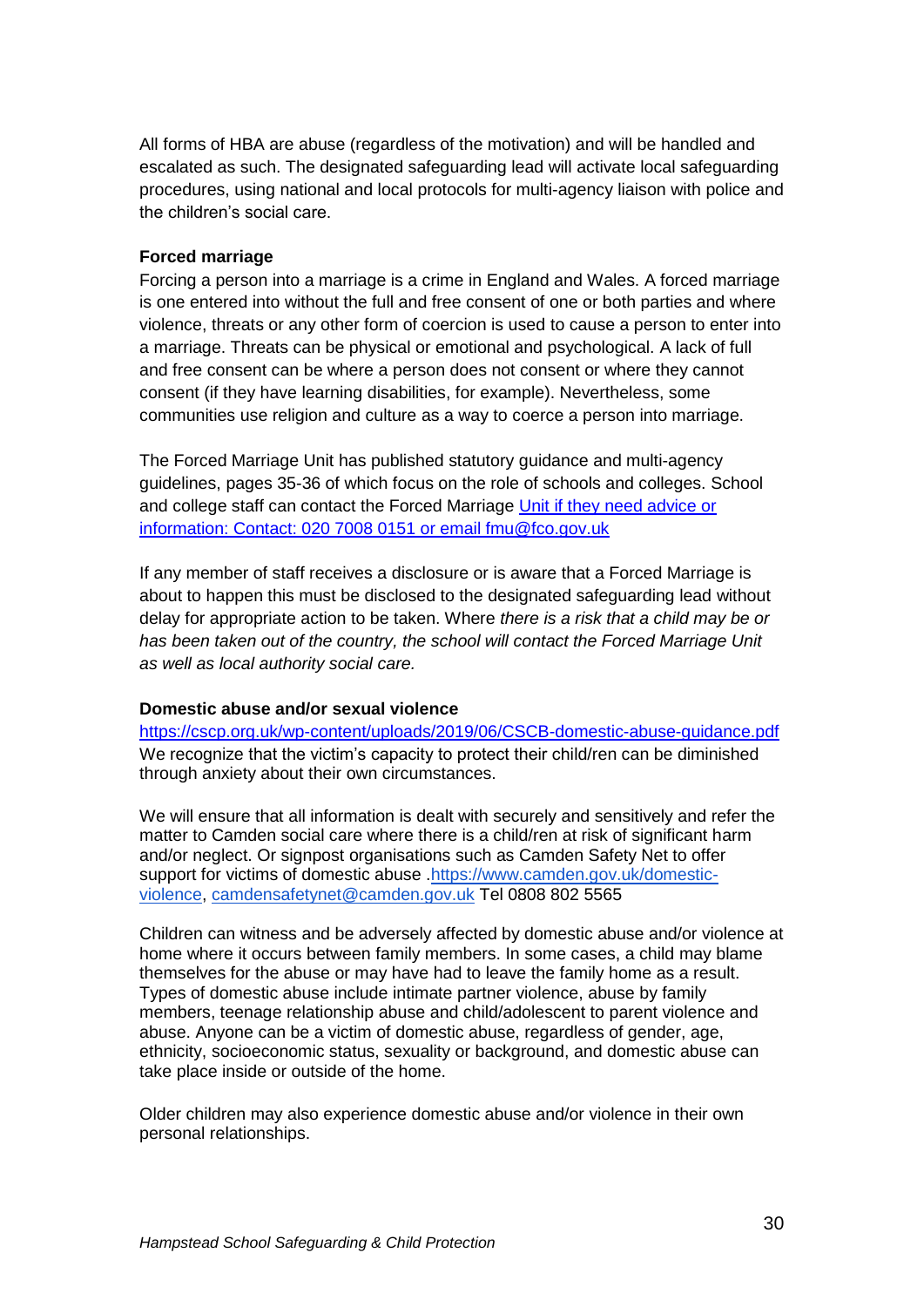Exposure to domestic abuse and/or violence can have a serious, long-lasting emotional and psychological impact on children.

If police are called to an incident of domestic abuse and any children in the household have experienced the incident, the police will inform the key adult in school (usually the designated safeguarding lead) before the child or children arrive at school the following day.

The DSL and safeguarding team will provide support according to the child's needs and update records about their circumstances.

#### *Young carers*

#### *<https://cscp.org.uk/resources/young-carers/>*

*Parents with care and support needs are those that have mental health problems, problem dependency on substances, a learning disability and/or a physical disability. Many parents with care needs are also economically deprived, which will have a negative impact on an individual's ability to parent* successfully. Children's needs are Parents with care and support needs are those that have mental health problems, problem dependency on substances, a learning disability and/or a physical disability. Many parents with care needs are also economically deprived, which will have a negative impact on an individual's ability to parent successfully. Children's needs are usually met by supporting their parents to look after them.

Professionals need to recognize that parents may have limited insight into understanding their own needs and therefore be unable to recognize the impact this is having on their ability to parent.

The safeguarding team will consider the concerns for either an 'Early Help' intervention or a referral to Camden Social Care or [Family Action Camden Young](https://www.family-action.org.uk/what-we-do/children-families/young-carers/)  [Carers service,](https://www.family-action.org.uk/what-we-do/children-families/young-carers/) [icyc@family-action.org.uk](mailto:icyc@family-action.org.uk) if usually met by supporting their parents to look after them.

Professionals need to recognize that parents may have limited insight into understanding their own needs and therefore be unable to recognize the impact this is having on their ability to parent.

The safeguarding team will consider the concerns for either an 'Early Help' intervention or a referral to Camden Social Care or [Family Action Camden Young](https://www.family-action.org.uk/what-we-do/children-families/young-carers/)  [Carers service,](https://www.family-action.org.uk/what-we-do/children-families/young-carers/) [icyc@family-action.org.uk](mailto:icyc@family-action.org.uk) if appropriate.

B11 Extra-familial harm and exploitation

We are aware of the risk to children and young people from extra-familial harm and staff will be vigilant to the indicators of extra-familial harm in relation to students at all times.

Whenever staff are made aware of any safeguarding incident or concerning behaviour that has taken place out of the home and that has put a pupil at risk, staff will discuss the matter with the designated safeguarding lead and consider the level and nature of the risk before making decisions on referrals.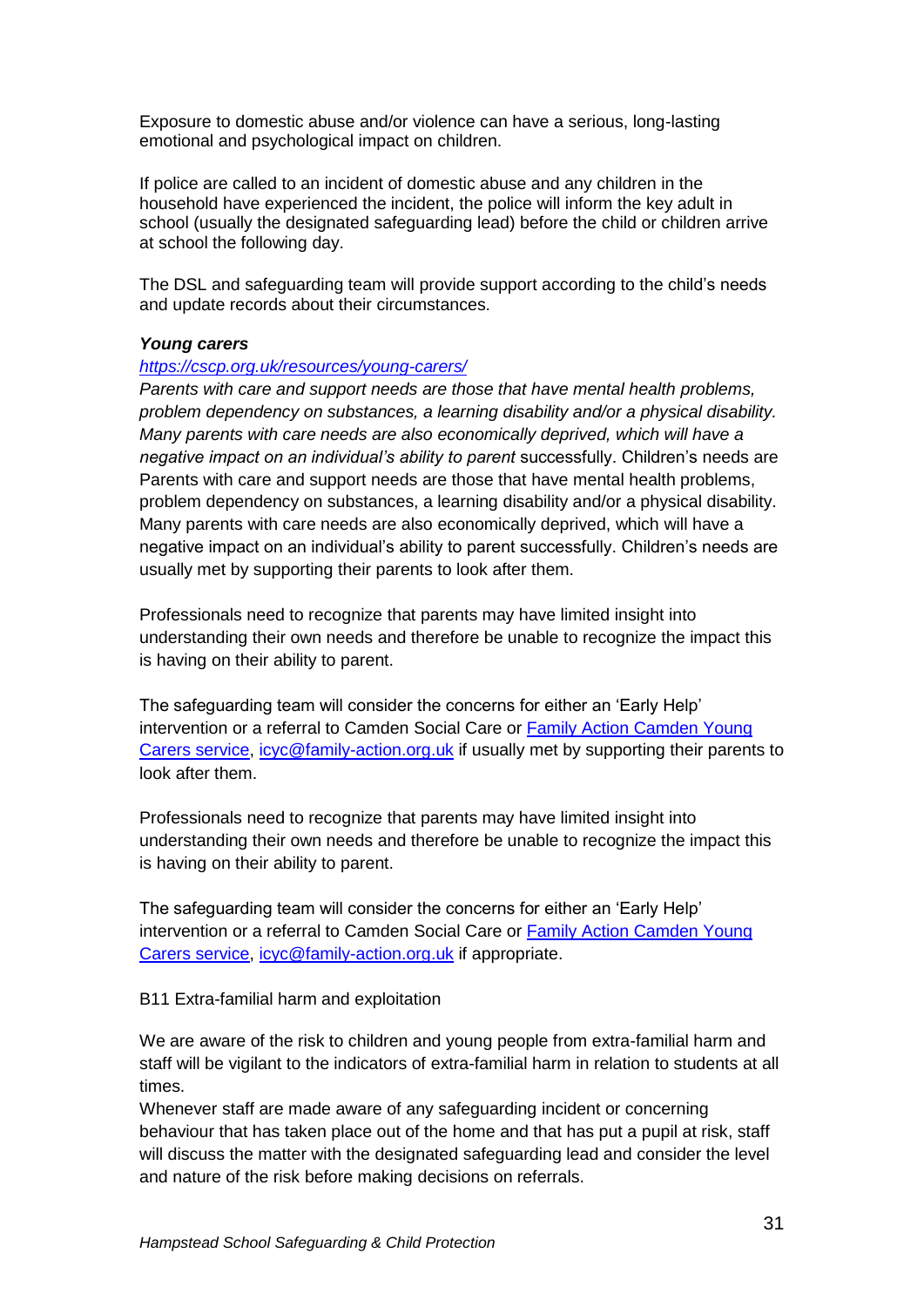We will adhere to the following policies and guidance in the links below whenever there are concerns that young people are at risk from extra-familial harm:

#### **Children at risk of sexual exploitation**

[https://cscp.org.uk/wp-content/uploads/2019/06/CSCB-multi-agency-guidance-on](https://cscp.org.uk/wp-content/uploads/2019/06/CSCB-multi-agency-guidance-on-child-sexual-exploitation.pdf)[child-sexual-exploitation.pdf](https://cscp.org.uk/wp-content/uploads/2019/06/CSCB-multi-agency-guidance-on-child-sexual-exploitation.pdf)

Child sexual exploitation (CSE) is a form of child sexual abuse where an individual or group takes advantage of an imbalance of power to coerce, manipulate or deceive a child into sexual activity, in exchange for something the victim needs or wants and/or for the financial advantage or increased status of the perpetrator or facilitator. It may, or may not, be accompanied by violence or threats of violence.

The abuse can be perpetrated by males or females, and children or adults. It can be a one-off occurrence or a series of incidents over time and range from opportunistic to complex organized abuse.

The victim can be exploited even when the activity appears to be consensual. Children or young people who are being sexually exploited may not understand that they are being abused. They often trust their abuser and may be tricked into believing they are in a loving, consensual relationship.

CSE can include both physical contact (penetrative and non-penetrative acts) and noncontact sexual activity. It can also happen online. For example, young people may be persuaded or forced to share sexually explicit images of themselves, have sexual conversations by text, or take part in sexual activities using a webcam. CSE may also occur without the victim's immediate knowledge, for example through others copying videos or images.

In addition to the CCE indicators above, indicators of CSE can include a child:

- Having an older boyfriend or girlfriend
- Suffering from sexually transmitted infections or becoming pregnant

If a member of staff suspects CSE, they will discuss this with the DSL. The DSL will trigger the local safeguarding procedures, including a referral to the local authority's children's social care team and the police, if appropriate.

#### **County lines, criminal exploitation Young people at risk from gang activity or serious violence**

*[https://www.gov.uk/government/publications/criminal-exploitation-of-children-and](https://www.gov.uk/government/publications/criminal-exploitation-of-children-and-vulnerable-adults-county-lines)[vulnerable-adults-county-lines](https://www.gov.uk/government/publications/criminal-exploitation-of-children-and-vulnerable-adults-county-lines)*

[Safeguarding children and young people who may be affected by gang activity -](https://www.gov.uk/government/publications/safeguarding-children-and-young-people-who-may-be-affected-by-gang-activity) Publications - [Inside Government -](https://www.gov.uk/government/publications/safeguarding-children-and-young-people-who-may-be-affected-by-gang-activity) GOV.UK

Child criminal exploitation (CCE) is a form of abuse where an individual or group takes advantage of an imbalance of power to coerce, control, manipulate or deceive a child into criminal activity, in exchange for something the victim needs or wants, and/or for the financial or other advantage of the perpetrator or facilitator, and/or through violence or the threat of violence.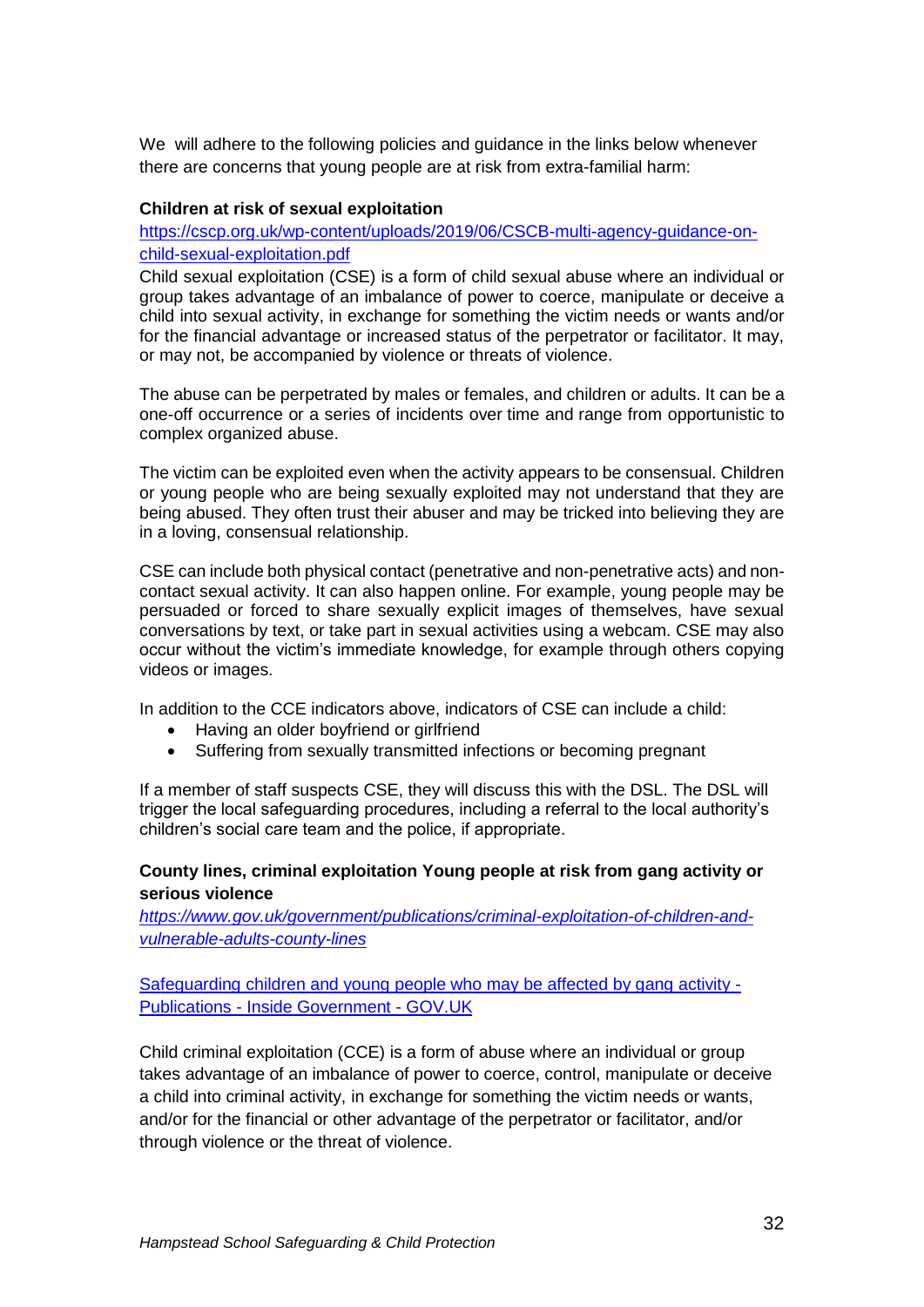The abuse can be perpetrated by males or females, and children or adults. It can be a one-off occurrence or a series of incidents over time and range from opportunistic to complex organized abuse.

The victim can be exploited even when the activity appears to be consensual. It does not always involve physical contact and can happen online. For example, young people may be forced to work in cannabis factories, coerced into moving drugs or money across the country (county lines), forced to shoplift or pickpocket, or to threaten other young people.

Indicators of CCE can include a child:

- Appearing with unexplained gifts or new possessions
- Associating with other young people involved in exploitation
- **Suffering from changes in emotional wellbeing**
- Misusing drugs and alcohol
- Going missing for periods of time or regularly coming home late
- Regularly missing school or education
- Not taking part in education

If a member of staff suspects that a pupil is a victim of CCE, they will discuss this with the DSL. The DSL will trigger the local safeguarding procedures, including a referral to the local authority's children's social care team and the police, if appropriate

Examples of criminal exploitation are:

- county lines
- **•** benefit fraud
- forced theft
- forced begging
- cannabis cultivation
- money mule (where the young person's bank account is used by others for money laundering).

County lines is the most common form of criminal exploitation in Camden and describes when gangs and organised crime groups exploit young people to transport and sell drugs, sometimes across county boundaries but also locally and within the borough. The young people have dedicated mobile phone 'lines' for taking orders for drugs and are used as they are less likely to be stopped by police, allowing adult dealers to avoid the risk of arrest.

Indicators include unexplained money, having several mobile phones, frequent calls, being in trouble with the police for possession of drugs, being found in an area to which they have no connection.

Camden has a comprehensive strategy for reducing the risks posed by gang activity, and schools can refer young people to the Young Person's Advocate based in the Youth Offending Service on **020 7974 6174** for advice.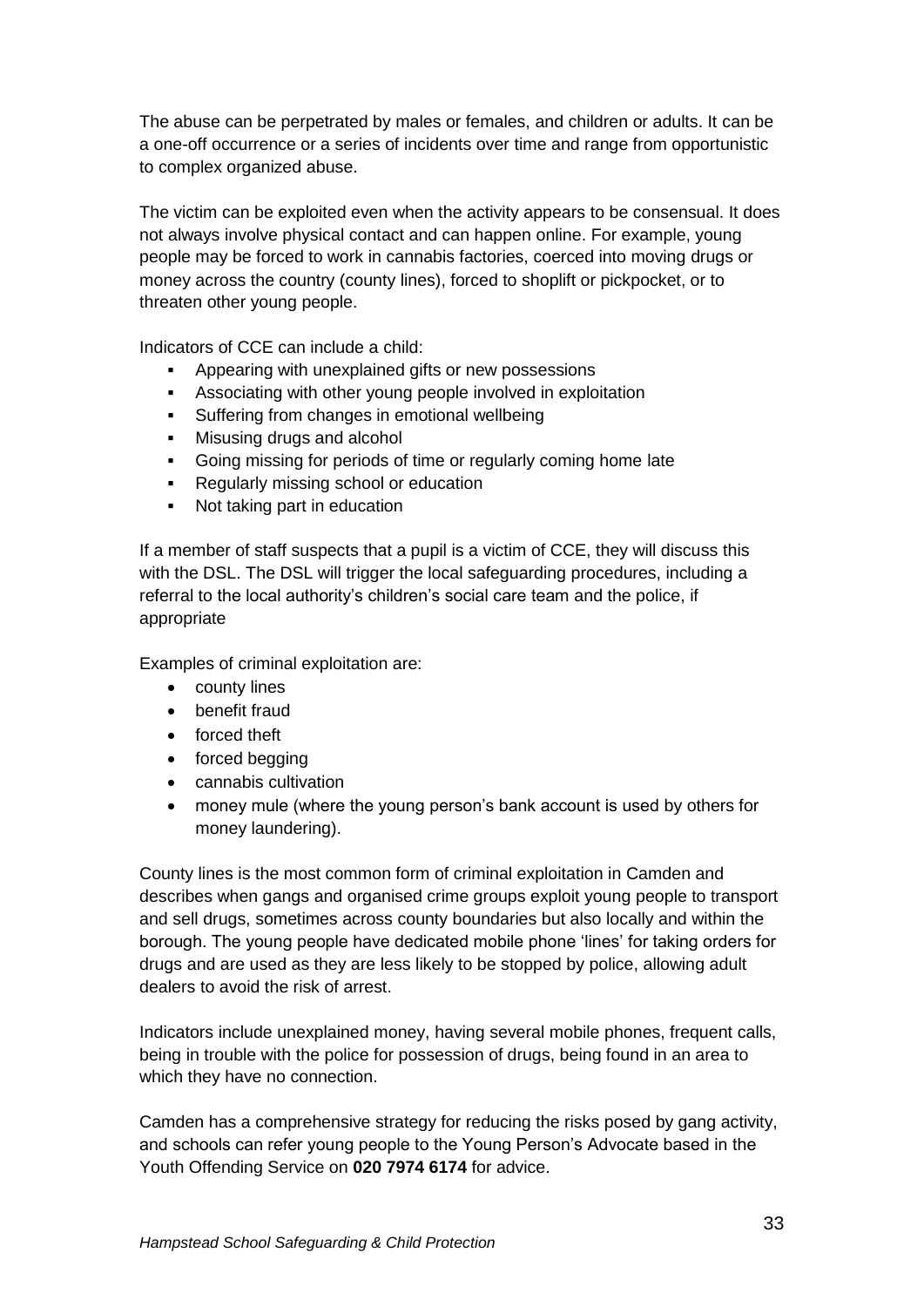#### **Modern slavery and trafficked children**

We follow the CSCP protocol guidance outlined in the link below where it is thought children have been trafficked into or within the UK or where they are vulnerable to modern slavery/forced labour. This includes young people who are criminally exploited under the county lines model.

<https://cscp.org.uk/resources/child-trafficking-and-modern-slavery/>

## **Children who run away/go missing**

We recognise that many forms of risk and exploitation explained before are linked and that going missing from home or from education can be an indicator that young people are involved in child sexual exploitation, gang activity, modern slavery, criminal exploitation and trafficking. Further guidance an information can be found below.

<https://cscp.org.uk/resources/missing-children-from-home-and-care/>

#### B12 Children and young people experiencing mental health issues

We recognise that some students may experience mental health issues that can negatively affect their behaviour and their ability to participate fully in education.

The school/college is party to the multi-agency protocol on children and young people's mental health and will carry out its responsibilities under that protocol where there are concerns about a pupil's mental and emotional wellbeing. [https://cscp.org.uk/wp-content/uploads/2021/05/Interim-multi-agency-protocol-on](https://cscp.org.uk/wp-content/uploads/2021/05/Interim-multi-agency-protocol-on-children-and-young-people%E2%80%99s-mental-health-2021.pdf)[children-and-young-people%E2%80%99s-mental-health-2021.pdf](https://cscp.org.uk/wp-content/uploads/2021/05/Interim-multi-agency-protocol-on-children-and-young-people%E2%80%99s-mental-health-2021.pdf)

Where there are safeguarding concerns arising from a pupil's mental health issues, staff will discuss concerns with the designated safeguarding lead to agree any actions to be taken.

We will ensure that staff have an understanding of trauma informed practice and its link with mental health and are able to recognise students who are experiencing mental health issues and help them to access the most appropriate help.

We will ensure that staff are teaching about mental wellbeing (as part of the statutory Health Education) to help reduce the stigma attached to mental and emotional problems and ensure students know how to keep themselves mentally healthy and know how to seek support.

We will also ensure early identification of students who have mental health needs and put in place appropriate support and interventions, including specialist services, where needed.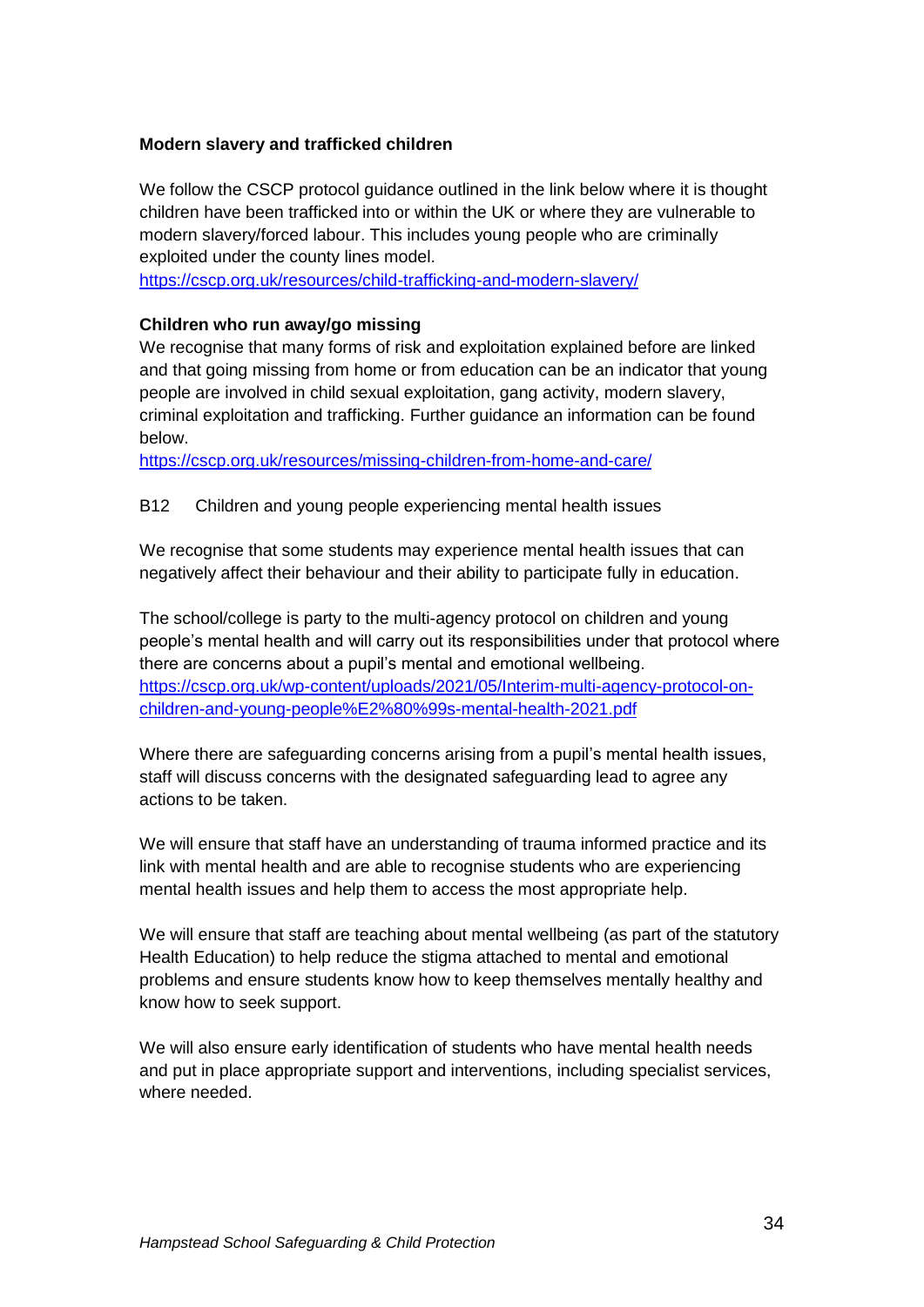We will take account of the government guidance *Mental health and behaviour in schools.*

[https://assets.publishing.service.gov.uk/government/uploads/system/uploads/attachm](https://assets.publishing.service.gov.uk/government/uploads/system/uploads/attachment_data/file/755135/Mental_health_and_behaviour_in_schools__.pdf) [ent\\_data/file/755135/Mental\\_health\\_and\\_behaviour\\_in\\_schools\\_\\_.pdf](https://assets.publishing.service.gov.uk/government/uploads/system/uploads/attachment_data/file/755135/Mental_health_and_behaviour_in_schools__.pdf)

We have a comprehensive provision to address mental and emotional issues in students. Through the PSHCRE, students are taught about mental health and how to look after themselves. In addition, the school raises awareness through assemblies and tutor periods. Opportunity is afforded through Mental Health Week and various awareness raising campaigns.

The school provides interventions through the school counsellor and mentors and accesses CAMHS and local therapeutic support. Students are identified and discussed in the Multi-Agency Forum (MAF)

Should a member of staff speak to a parent who is seriously concerned about their child's mental health and well-being they should advise the parent to contact their GP, A & E or the Brandon center.

#### **Additional procedures**

*Individual schools should record here the name of the mental health lead or any CAMHS workers with links to the school as well as any specific provision available in the school for students who are experiencing difficulties with mental health or emotional wellbeing.*

#### **B13 Legislation and statutory guidance**

This policy is based on the Department for Education's statutory guidance [Keeping](https://www.gov.uk/government/publications/keeping-children-safe-in-education--2)  [Children Safe in Education \(2021\)](https://www.gov.uk/government/publications/keeping-children-safe-in-education--2) and [Working Together to Safeguard Children](https://www.gov.uk/government/publications/working-together-to-safeguard-children--2)  [\(2018\),](https://www.gov.uk/government/publications/working-together-to-safeguard-children--2) and the [Governance Handbook.](https://www.gov.uk/government/publications/governance-handbook) We comply with this guidance and the arrangements agreed and published by our 3 local safeguarding partners. The policies and legislation that support this policy are as follows:

- to safeguard and promote the welfare of students at the school
- [The Children Act 1989](http://www.legislation.gov.uk/ukpga/1989/41) (and [2004 amendment\)](http://www.legislation.gov.uk/ukpga/2004/31/contents), which provides a framework for the care and protection of children
- Section 5B(11) of the Female Genital Mutilation Act 2003, as inserted by section 74 of the [Serious Crime Act 2015,](http://www.legislation.gov.uk/ukpga/2015/9/part/5/crossheading/female-genital-mutilation) which places a statutory duty on teachers to report to the police where they discover that female genital mutilation (FGM) appears to have been carried out on a girl under 18
- [Statutory guidance on FGM,](https://www.gov.uk/government/publications/multi-agency-statutory-guidance-on-female-genital-mutilation) which sets out responsibilities with regards to safeguarding and supporting girls affected by FGM
- [The Rehabilitation of Offenders Act 1974,](http://www.legislation.gov.uk/ukpga/1974/53) which outlines when people with criminal convictions can work with children
- Schedule 4 of the [Safeguarding Vulnerable Groups Act 2006,](http://www.legislation.gov.uk/ukpga/2006/47/schedule/4) which defines what 'regulated activity' is in relation to children
- Statutory [guidance on the Prevent duty,](https://www.gov.uk/government/publications/prevent-duty-guidance) which explains schools' duties under the Counter-Terrorism and Security Act 2015 with respect to protecting people from the risk of radicalization and extremism
- The Teachers' Standards 2012 which state that teachers, including head teachers, must have regard for the need to safeguard students' well-being, in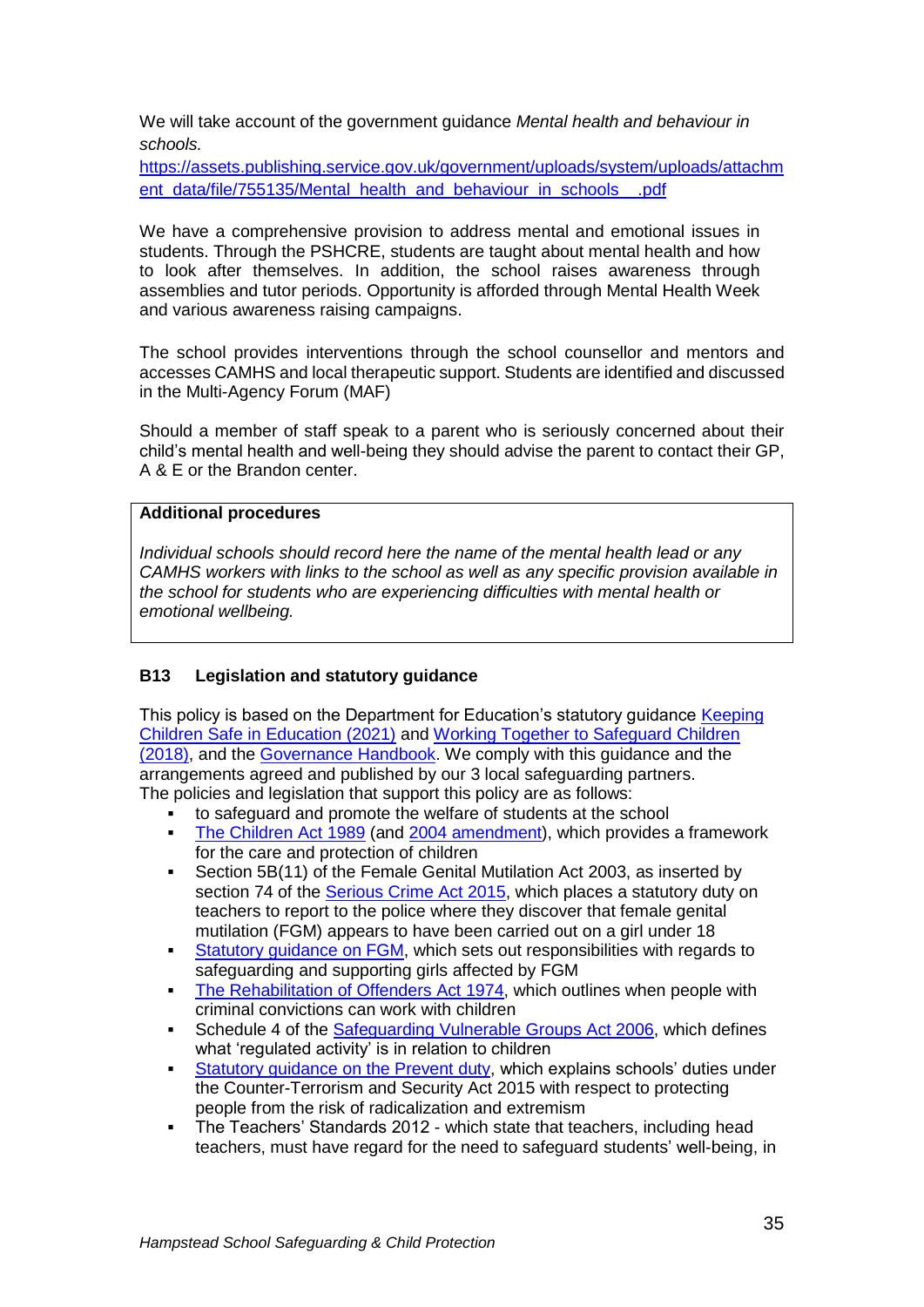accordance with statutory provisions; and maintain public trust in the teaching profession as part of their professional duties.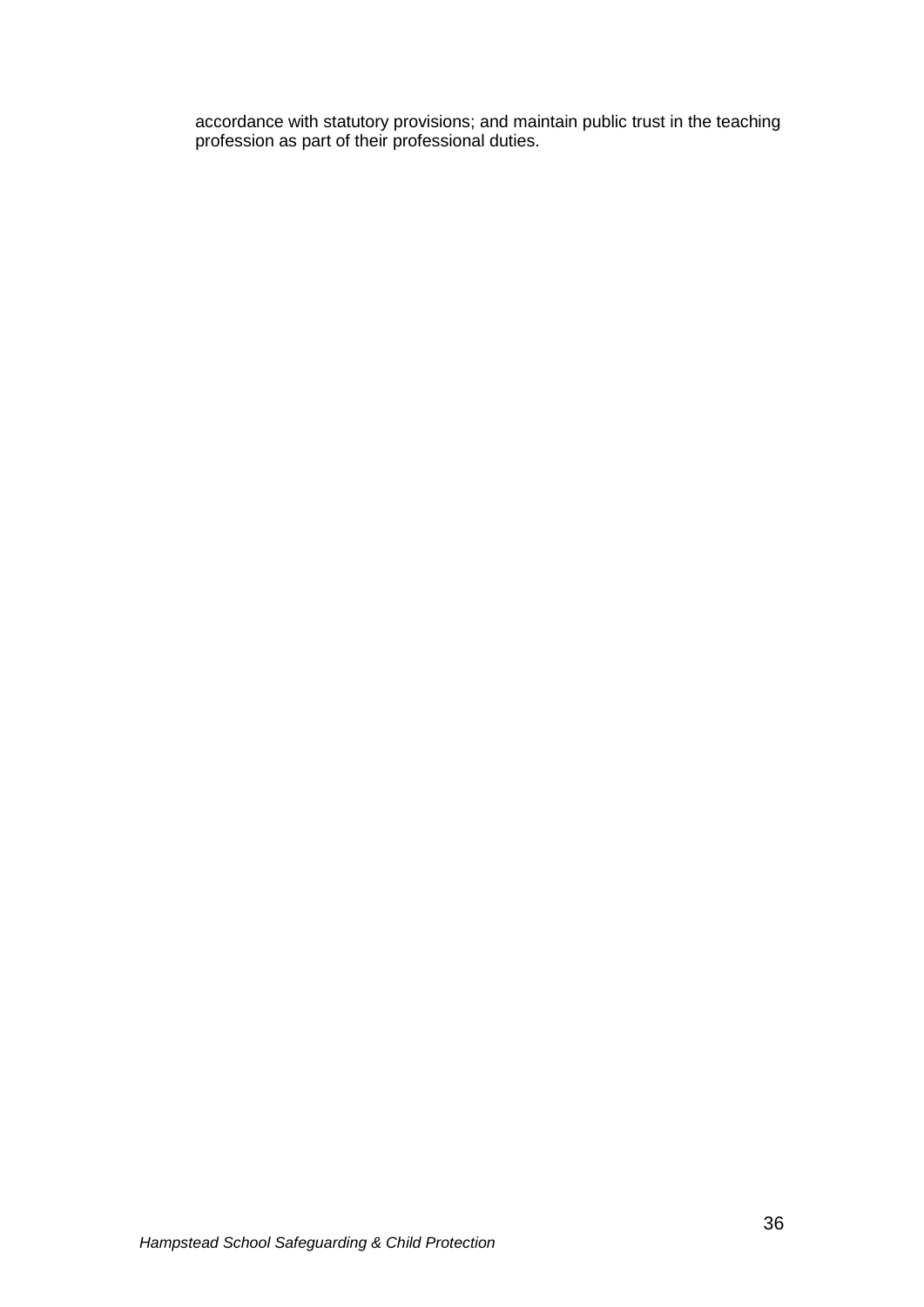## **Appendix 1**: **CHILD PROTECTION; DEFINITIONS AND INDICATORS**

#### **Definitions**

Child protection is part of the safeguarding agenda that focuses on preventing maltreatment and protecting children at risk of neglect or abuse. Under the Children Act 1989, CSSW have a legal duty to investigate and take any action to protect children where there are concerns that they are at risk of suffering **significant harm**, which is defined as:

**Neglect**: failure to provide basic care to meet the child's physical needs, such as not providing adequate food, clothing or shelter; failure to protect the child from harm or ensure access to medical care and treatment.

**Physical abuse:** causing physical harm or injury to a child.

**Sexual abuse:** involving children in sexual activity, or forcing them to witness sexual activity, which includes involving children in looking at or the production of pornography.

**Emotional abuse:** failure to provide love and warmth that affects the child's emotional development; psychological ill treatment of a child through bullying, intimidation or threats.

| <b>Neglect</b>         | Inadequate or inappropriate clothing                               |
|------------------------|--------------------------------------------------------------------|
|                        | Appears underweight and unwell and seems                           |
|                        | constantly hungry                                                  |
|                        | Failure to thrive physically and appears tired and                 |
|                        | listless                                                           |
|                        | Dirty or unhygienic appearance                                     |
|                        | Frequent unexplained absences from school<br>$\bullet$             |
|                        | Lack of parental supervision                                       |
| <b>Physical abuse</b>  | Any injury such as bruising, bite marks, burns or                  |
|                        | fractures where the explanation given is                           |
|                        | inconsistent with the injury                                       |
|                        | Injuries in unexpected places or that are not typical<br>$\bullet$ |
|                        | of normal childhood injuries or accidents                          |
|                        | High frequency of injuries                                         |
|                        | Parents seem unconcerned or fail to seek                           |
|                        | adequate medical treatment                                         |
| Sexual abuse           | Sexual knowledge or behaviour that is unusually                    |
|                        | explicit or inappropriate for the child's age/stage of             |
|                        | development                                                        |
|                        | Sexual risk taking behaviour including involvement                 |
|                        | in sexual exploitation/older boyfriend                             |
|                        | Continual, inappropriate or excessive masturbation<br>$\bullet$    |
|                        | Physical symptoms such as injuries to genital or<br>$\bullet$      |
|                        | anal area or bruising, sexually transmitted                        |
|                        | infections, pregnancy                                              |
|                        | Unwillingness to undress for sports                                |
| <b>Emotional abuse</b> | Developmental delay<br>$\bullet$                                   |

#### **Possible indicators of abuse and neglect**